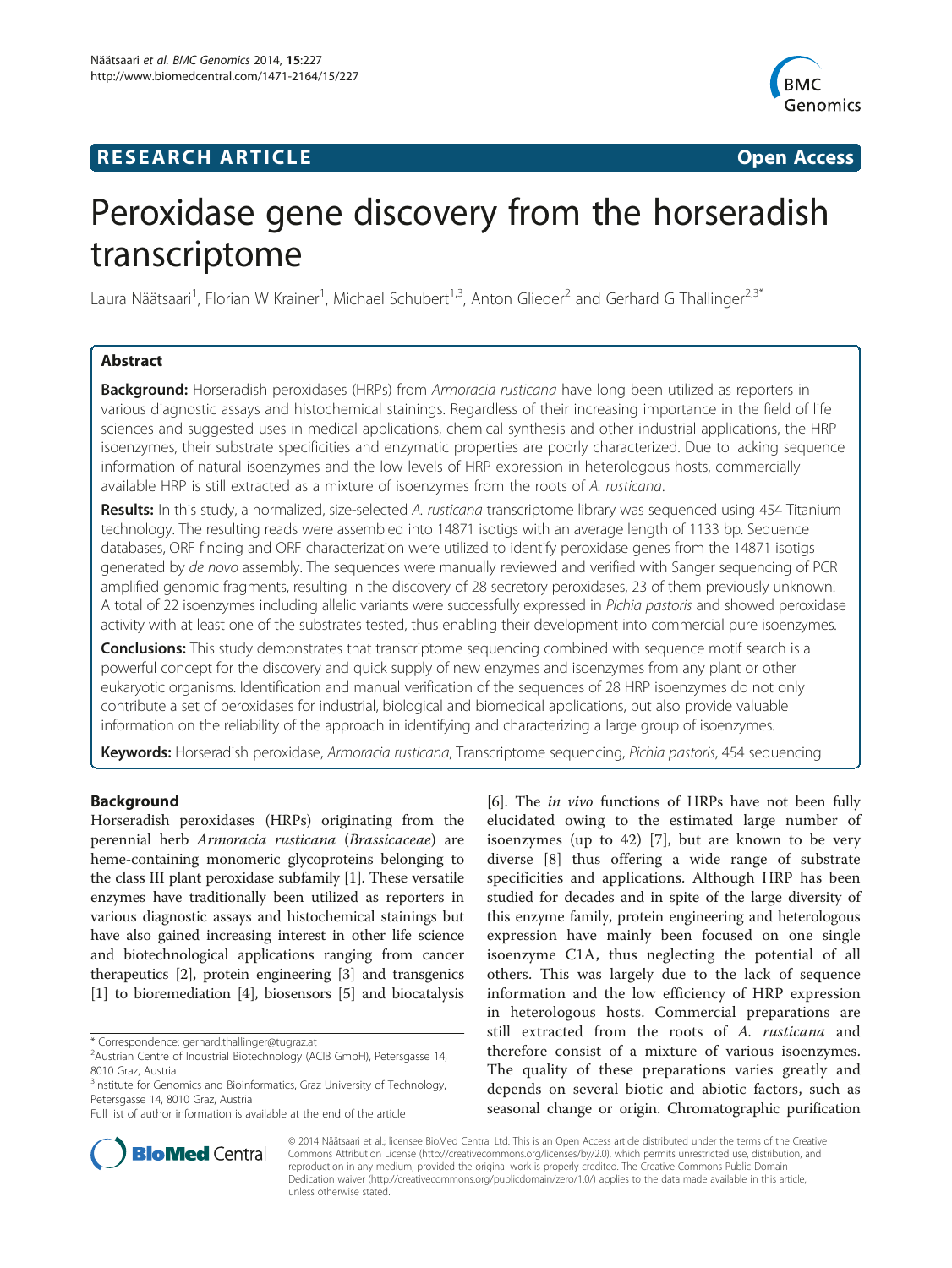is needed to isolate highly enriched isoenzyme fractions. Only very few purified isoenzymes were accessible so far and their substrate specificities and enzymatic properties are poorly characterized.

The sequences of only eight isoenzymes are currently known: six nucleotide sequences (C1A, C1B, C1C, C2, C3, N) have previously been published [[9-11](#page-13-0)] and two amino acid sequences A2 (P80679) [[12](#page-13-0)] and E5 (P59121) [[13\]](#page-13-0) have been determined. However, for decades, HRP has been known as a large group of enzymes with versatile physical properties. Already in 1966, Shannon et al. [[14](#page-13-0)] described the physical properties of seven isoenzymes. Aibara et al. [[15,16](#page-13-0)] characterized five neutral isoenzymes (B1, B2, B3, C1 and C2) and six basic isoenzymes (E1-E6) in 1982 and 1981, respectively. A total number of 42 peroxidase isoenzymes have been identified by isoelectric focusing in commercially available HRP preparations [[7](#page-13-0)], without knowing whether these isoenzymes differ in amino acid sequence or due to different post-translational modifications.

This study has two major goals. First, we resolve the transcriptome sequence of A. rusticana, a perennial plant of industrial and medical importance. The availability of a large expressed sequence tag (EST) collection is crucial to support annotation in possible future A. rusticana genome sequencing projects. Secondly, we demonstrate the use of an efficient enzyme discovery pipeline including new generation cDNA sequencing technologies, in silico isoenzyme discovery and experimental sequence verification, gene synthesis and enzyme production and secretion by Pichia pastoris (Komagataella pastoris) as a straightforward approach to discover and characterize new isoenzymes from plants or other eukaryotes. Transcriptomes deliver all sequences of expressed genes, at the same time avoiding sequencing introns and providing information about all expressed exons and alternative exon junctions. Studies in Arabidopsis thaliana, a model species of the Brassicaceae family, have demonstrated the power of massively parallel transcriptome sequencing in providing high-quality representation of transcripts needed for gene discovery [[17\]](#page-13-0). Similar transcriptome sequencing approaches have previously been applied, for example, in marker development, population genomics [[18](#page-13-0)] and predictions of biosynthetic pathways [[19-](#page-13-0)[23\]](#page-14-0). Over the course of the study, the new 'third-generation' and 'fourth-generation' sequencing techniques have revolutionized the speed and cost of the transcriptome sequencing projects [\[24](#page-14-0)]. Hundreds of transcriptomes have been sequenced and annotated, especially by the large sequencing projects 1KP [[25](#page-14-0)-[27\]](#page-14-0), PhytoMetaSyn [[28,29](#page-14-0)] and Medicinal Plant Genomics Resource [\[30,31\]](#page-14-0). However, the concept of novel isoenzyme discovery from the large bulk of sequences generated by next generation sequencing (NGS)

technologies needs a full pipeline of efficient tools. This is the first study using NGS transcriptome sequencing to discover, discriminate and characterize large numbers of sequence verified isoenzymes of non-model plant origin. Although a similar study was recently performed to identify fungal cellulases [\[32](#page-14-0)], the method described utilized combined secretome and transcriptome analyses and was only aiming to show cellulose activity of the cloned cDNA without the need of the full verified sequences to make all discovered isoenzymes available by recombinant expression. The method described in this study can be widely applied for the replenishment of the sequence data in any eukaryotic organism including fungi, plants and animal cell lines or tissues when detailed sequence and gene structure information of enzymes and isoenzymes is needed.

### Results

#### Sample preparation and cDNA library generation

The high quality (RNA integrity number RIN 9.4-9.8) of the RNA samples was confirmed with an Agilent 2100 bioanalyzer. In order to include the majority of all encoded isoenzymes, a mixture of RNA from diverse plant parts, including leaves, roots, sprouts and stems, was chosen for mRNA isolation. cDNA synthesis, normalization, size selection and cloning was performed by LGC Genomics (Berlin, Germany). The normalized cDNA library was subjected to quality control experiments before using it for 454 pyrosequencing: a cDNA fragment size of over 800 bp was ensured and the normalization efficiency was verified by sequencing 96 randomly selected clones (LGC Genomics).

#### Sequencing and de novo assembly

The normalized cDNA library was sequenced on half a picotiterplate run on the GS FLX using Roche 454/ Titanium chemistry. A total of 592507 sequence reads with an average read length of  $353 \pm 122$  nucleotides were obtained. A total of 12798 (2.16%) clonal reads (exact, 3' or 5') were detected. Prior to assembly, the sequence reads were screened for the linker sequence used for concatenation, the linker sequences were clipped and the reads were quality checked (LGC Genomics). The resulting 556269 reads with an average length of 343 bp (Figure [1](#page-2-0)A) were further filtered by Newbler sequence filtering to ensure consistent high quality of the reads used in the assembly. 490285 reads were aligned to individual transcripts using Newbler version 2.5.3 with default settings. The *de novo* assembly generated 18511 contigs with an average length of 718 bp (Figure [1](#page-2-0)B) and an average coverage of 11.4-fold (Figure [1C](#page-2-0)). The contigs were further processed to 14871 isotigs with an average length of 1133 bp (Figure [1D](#page-2-0)). 35950 reads were left as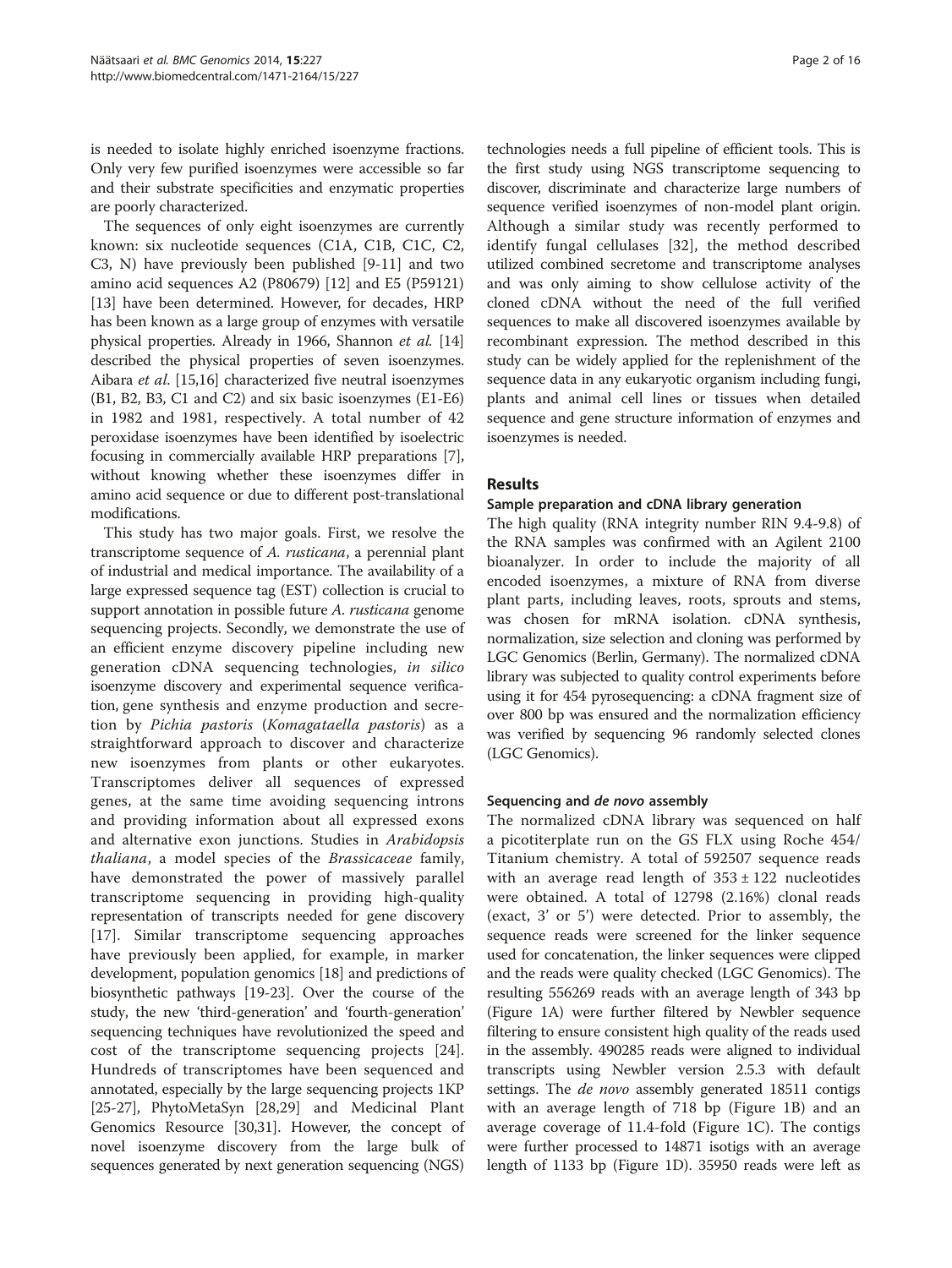<span id="page-2-0"></span>

singletons. A detailed summary of the alignment and assembly process is described in Table [1](#page-3-0).

#### Plant peroxidase search and manual validation of assembled transcripts

The position-specific scoring matrix (PSSM) corresponding to known horseradish peroxidases (cd00693) was used in a tblastn search in the assembled transcripts. The settings allowed for a very permissive filtering of putative peroxidases, thus including many false positives, but avoiding the loss of valuable data for further analyses. This search yielded hits in 91 transcripts, which were classified in secretory peroxidases, ascorbate peroxidases, glutathione peroxidases and peroxidase-like proteins by definition of the Conserved Domains Database (CDD, NCBI [[33\]](#page-14-0)). All previously known HRPs were classified as secretory peroxidases, so only the contigs comprising a secretory peroxidase conserved domain were kept. The horseradish transcriptome contigs of the 18 resulting secretory peroxidases were manually reviewed. In this process,

the coding sequences of four contigs were extended with available assembly data, three contigs were split because of strongly conflicting reads, and two more contigs were discarded because of only a partial domain match that could not be resolved into a full-length sequence. In total, 20 HRP genes, with allelic variants corresponding to 28 peroxidase isoenzymes, were identified in the transcriptome of A. *rusticana*. This includes isoenzymes C1A and C3 which could be partially retrieved from the raw reads although they did not form a fulllength contig. No read - even partially - corresponding to the previously published "neutral isoenzyme" N (Q42517) [[11](#page-13-0)] was found.

#### Sanger sequencing and genome walking

Sequences yielded by the transcriptome assemblies are not necessarily error free but can include incorrect information either caused by the transcription and RNA editing machineries of the plant [[34,35\]](#page-14-0), introduced in the sequencing process or resulting from misassemblies.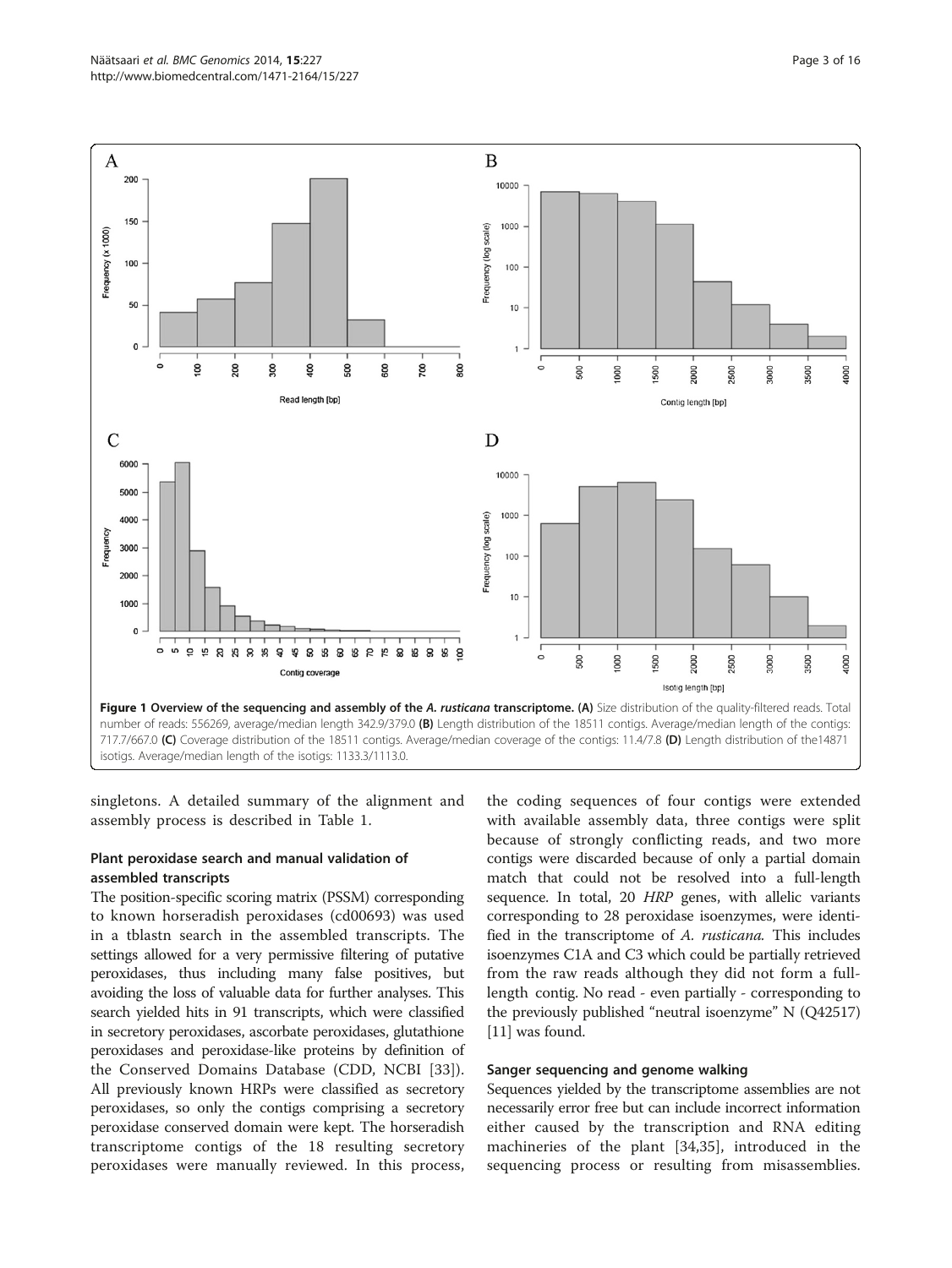<span id="page-3-0"></span>

| Table 1 Summary of the transcriptome sequencing, |  |
|--------------------------------------------------|--|
| assembly and enzyme discovery results            |  |

|                                                    | Number of<br>sequences | $%$ of<br>total |
|----------------------------------------------------|------------------------|-----------------|
| Transcriptome sequencing and assembly              |                        |                 |
| Total number of reads                              | 592,507                |                 |
| Clipped reads                                      | 556,269                |                 |
| Reads after Newbler quality control                | 543,439                | 100.0           |
| Reads aligned                                      | 490,285                | 90.2            |
| Reads assembled                                    | 433,179                | 88.4            |
| Reads partially assembled                          | 57,064                 | 10.5            |
| Singletons                                         | 35,950                 | 7.3             |
| Contigs                                            | 18,511                 |                 |
| Isogroups                                          | 10,619                 |                 |
| Isotigs                                            | 14,871                 |                 |
| Average isotig length                              | 1,133                  |                 |
| Largest isotig length                              | 3,659                  |                 |
| Average contig coverage                            | 11.4                   |                 |
| HRP isoenzyme discovery and verification           |                        |                 |
| # of isotigs with a secretory peroxidase domain    | 18                     |                 |
| # of full length peroxidase genes                  | 18                     |                 |
| # of peroxidase genes after manual revision        | 20                     |                 |
| Total # of isoenzymes (including allelic variants) | 28                     | 100             |
| Successfully verified from gDNA                    | 26                     | 89.7            |
| Enzyme production in Pichia pastoris               |                        |                 |
| Synthetic genes for production                     | 26                     | 89.7            |
| Successful production of an active isoenzyme       | 22                     | 75.9            |

The sequences of all peroxidase genes detected in the isotigs were verified on genome level by Sanger sequencing of amplified genomic DNA. In addition, the sequences of the isoenzymes C1A and C3 available in the databases and partially also found in the raw reads were revised. In case of five full-length contigs where no sufficient read data from untranslated regions was available to enable amplification and sequencing of the complete gene, a genome walking approach was successfully performed in order to verify the 5' and/or 3' regions of the respective gene. Divergent coding sequence information was observed for ten genes in the form of possible allelic variants. PCR artifacts were ruled out by repeated experiments to increase the coverage of the positions. Thus, conflicting sequence information was postulated not to be due to sequencing errors, but rather due to the high sequence similarity of the HRP isoenzymes and the permissive settings used in the assembly. Supporting this assumption, putative allelic sequences could be found as separate raw reads. For altogether nine positions in contigs 22684, 6117, 17517 and 23190 (Table [2](#page-4-0)) the nucleotide present in the transcriptome

reads could not be found in the genomic DNA sequenced. The sequence of the previously published "neutral isoenzyme" N (Q42517) not present in the transcriptome sequences could not be amplified from genomic DNA (gDNA) either. Therefore, it was not included in the following analyses or experiments. The sequences of the transcript # 22489 (see Table [2\)](#page-4-0) could not be verified.

#### GC content and codon usage

The average GC content of all 14871 isotigs was calculated to be 42.7% (range 28%-62%) (Figure [2\)](#page-5-0), almost identical to the average GC content, 42.5%, reported for A. thaliana [[36](#page-14-0)]. This is lower than the average GC content of 45.1% reported by the Codon Usage Database (CUD) [\[37](#page-14-0)], suggesting that the small set of available A. rusticana genes (14 coding sequences) used in CUD for the calculation is not representative for the whole species. The GC content of the HRP isoenzymes was observed to vary between 42.9% (C2, contig #04627) and 51.0% (contig #22489), with an average GC content of 47.1%. The results of the analysis are described in more detail in Table [3](#page-6-0).

The codon usages of the HRP genes and the previously known A. thaliana peroxidases were compared in the form of heatmaps (Additional file [1](#page-13-0)), depicting the fold change of the codon usage frequencies compared to the expected (1/64) frequency (ΔRSCU). The clustering of the isoenzymes according to their codon usage frequencies situated newly discovered isoenzymes with most divergent sequence and gene structure (HRP\_3523, HRP\_5508, HRP 22489, HRP 17517, HRP 23190) also furthest away from the previously known group C isoenzymes.

#### Gene structure and phylogenetic analyses

Phylogenetic relationships of the HRP isoenzymes are shown in Figure [3](#page-7-0) and Additional file [1](#page-13-0). Interestingly, the previously known isoenzymes seem to be closely related to each other, while most of the new isoenzymes discovered in the transcriptome seem to share higher evolutionary distance to them. From the 20 peroxidase gene loci, 15 were confirmed to have three introns by comparing either transcript data or protein sequence data to the verified gDNA sequence. Further four genes (5508, 22489, 17517, 23190) were noted to have only two introns and one gene (3523) no introns (Table [3](#page-6-0)). The number of introns correlates with the evolutionary distance so that genes having aberrant intron numbers were situated in separate branches close to each other in the phylogenetic topology. With the information obtained from the reads, no alternative splicing could be shown. According to SignalP, all of the isoenzymes have an N-terminal signal sequence varying in length from 18 amino acids to 31 amino acids. The lengths of the signal sequences are described in Table [3](#page-6-0), and an alignment of the amino acid sequences of the HRP isoenzymes is shown in Additional file [2](#page-13-0).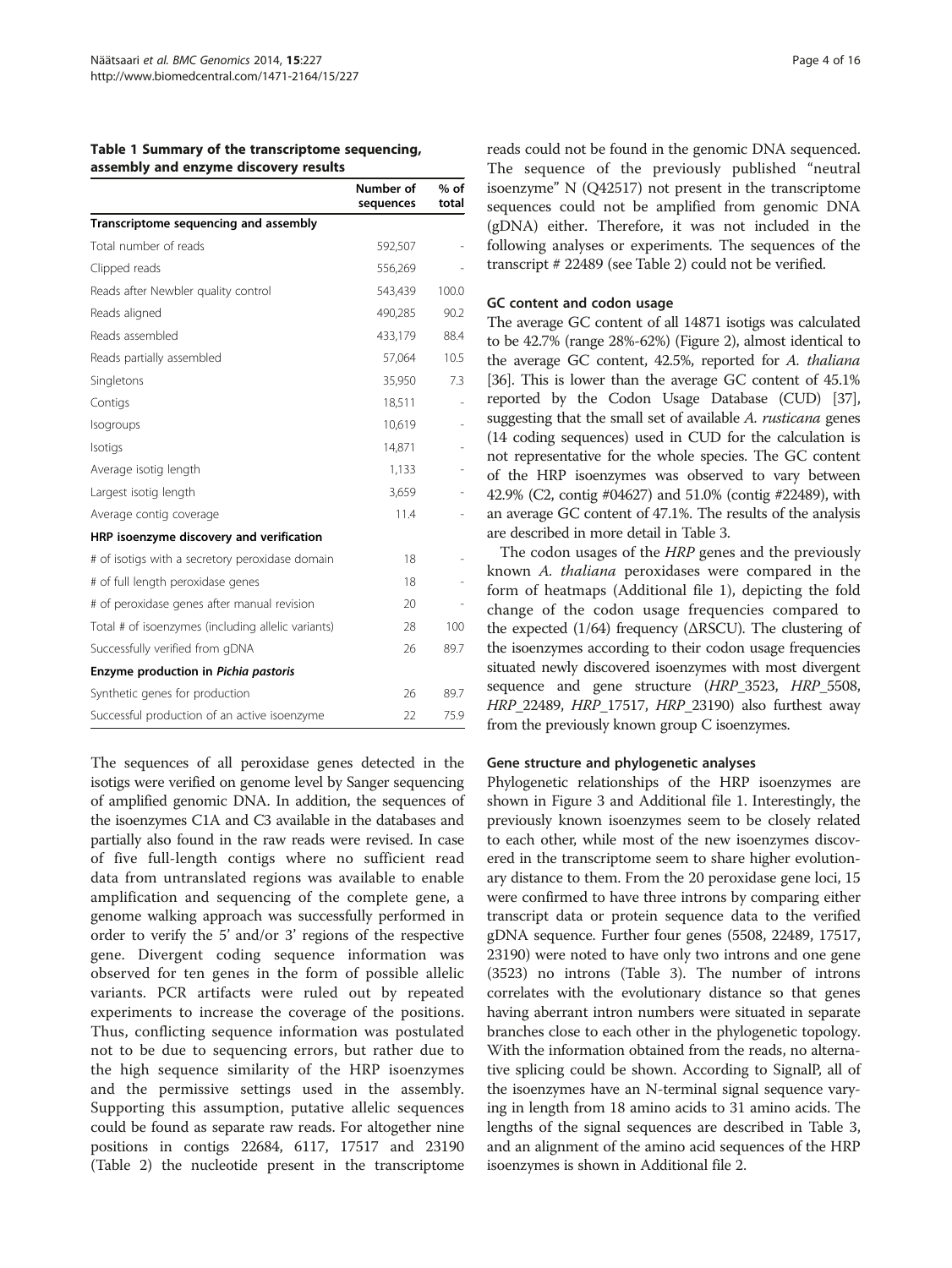<span id="page-4-0"></span>

| <b>HRP</b>       |           | Sanger sequence  | <b>Transcriptome sequence</b> |                          |                             | GenBank sequence | <b>UniProt sequence</b>  |
|------------------|-----------|------------------|-------------------------------|--------------------------|-----------------------------|------------------|--------------------------|
|                  | Nt        | aa (exon)/intron | nt                            | aa                       | nt                          | aa (exon)/intron | aa                       |
| C1A              | <b>TA</b> | Y37              | $\overline{a}$                | $\frac{1}{2}$            | AT                          | 137              | Y37                      |
|                  | 109-110   |                  |                               |                          | 109-110                     |                  |                          |
|                  | C1159     | intron           |                               | intron                   | G1159                       | intron           |                          |
| C1B              | T/C253    | intron           |                               | intron                   | T <sub>253</sub>            | intron           |                          |
|                  | T/C859    | intron           |                               | intron                   | C859                        | intron           |                          |
| C <sub>1</sub> C | SS        | SS               | SS                            | SS                       | $\ast$                      | $\ast$           | $\ast$                   |
|                  | nt1-60    | aa1-20           | nt1-60                        | aa1-20                   |                             |                  |                          |
|                  | C178      | <b>R60</b>       | C178                          | <b>R60</b>               | A118                        | <b>S40</b>       | <b>S40</b>               |
|                  | A/T1335   | intron           | $\overline{\phantom{a}}$      | intron                   | $\mathcal{L}_{\mathcal{A}}$ | $\sim$           | $\overline{\phantom{a}}$ |
|                  | A/G1888   | T/A165           | A/G493                        | T/A165                   | G433                        | A145             | A145                     |
|                  | C1889     | A165             | C/T1889                       | A/V165                   |                             |                  |                          |
|                  | C/G1921   | Q/E176           | C/G526                        | Q/E176                   | G466                        | E156             | E156                     |
| C <sub>2</sub>   | CT        | intron           |                               | intron                   | $\ast$                      | intron           | $\overline{\phantom{a}}$ |
|                  | 1250-1251 |                  |                               |                          |                             |                  |                          |
|                  | A1334     | intron           |                               | intron                   | $\ast$                      | intron           |                          |
| C3               | G/T1294   | intron           |                               | intron                   | G1294                       | intron           |                          |
|                  | A/T1323   | intron           |                               | intron                   | A1323                       | intron           |                          |
|                  | T/C1484   | L231             |                               | $\overline{\phantom{a}}$ | T1484                       | L231             | L231                     |
|                  | C/T1541   | F250             |                               | $\overline{\phantom{a}}$ | C1541                       | F250             | F250                     |
| A2               | SS        | SS               | SS                            | SS                       |                             | ٠                | $\ast$                   |
|                  | nt1-93    | aa1-31           | $1 - 93$                      | aa1-31                   |                             |                  |                          |
|                  | AAT       | N78              | AAT                           | N47                      |                             |                  | D47                      |
|                  | 231-234   |                  | 231-234                       |                          |                             |                  |                          |
|                  | GGA       | G220             | GGA                           | G220                     |                             |                  | N189                     |
|                  | 996-998   |                  | 661-663                       |                          |                             |                  |                          |

### Table 2 Comparis genome sequence

|                | 996-998   |        | 661-663   |           |                |        |
|----------------|-----------|--------|-----------|-----------|----------------|--------|
|                | AAT       | N221   | AAT       | N221      |                | G190   |
|                | 999-1001  |        | 664-666   |           |                |        |
|                | ACG       | T284   | ACG       | T284      |                | L253   |
|                | 1185-1187 |        | 850-852   |           |                |        |
|                | G/A1203   | A/T290 | G868      | A290      |                | A259   |
|                | AAT       | N334   | AAT       | N334      |                | D303   |
|                | 1335-1337 |        | 999-1002  |           |                |        |
| E <sub>5</sub> | SS        | SS     | SS        | SS        |                | $\ast$ |
|                | nt1-81    | aa1-27 | nt1-81    | aa $1-27$ |                |        |
|                | T419      | L82    | C/T246    | L82       |                | L55    |
|                | C422      | D83    | T/C249    | D83       |                | D56    |
|                | C545      | C124   | T/C372    | C124      |                | C97    |
| 01805          | None      | none   | none      | none      | $\overline{a}$ |        |
| 22684          | G1611     | R337   | A1010     | K337      |                |        |
|                | TGA       | D343   | CGG       | G343      | $\overline{a}$ |        |
|                | 1627-1629 |        | 1026-1028 |           |                |        |
| 01350          | None      | none   | none      | none      |                |        |
|                |           |        |           |           |                |        |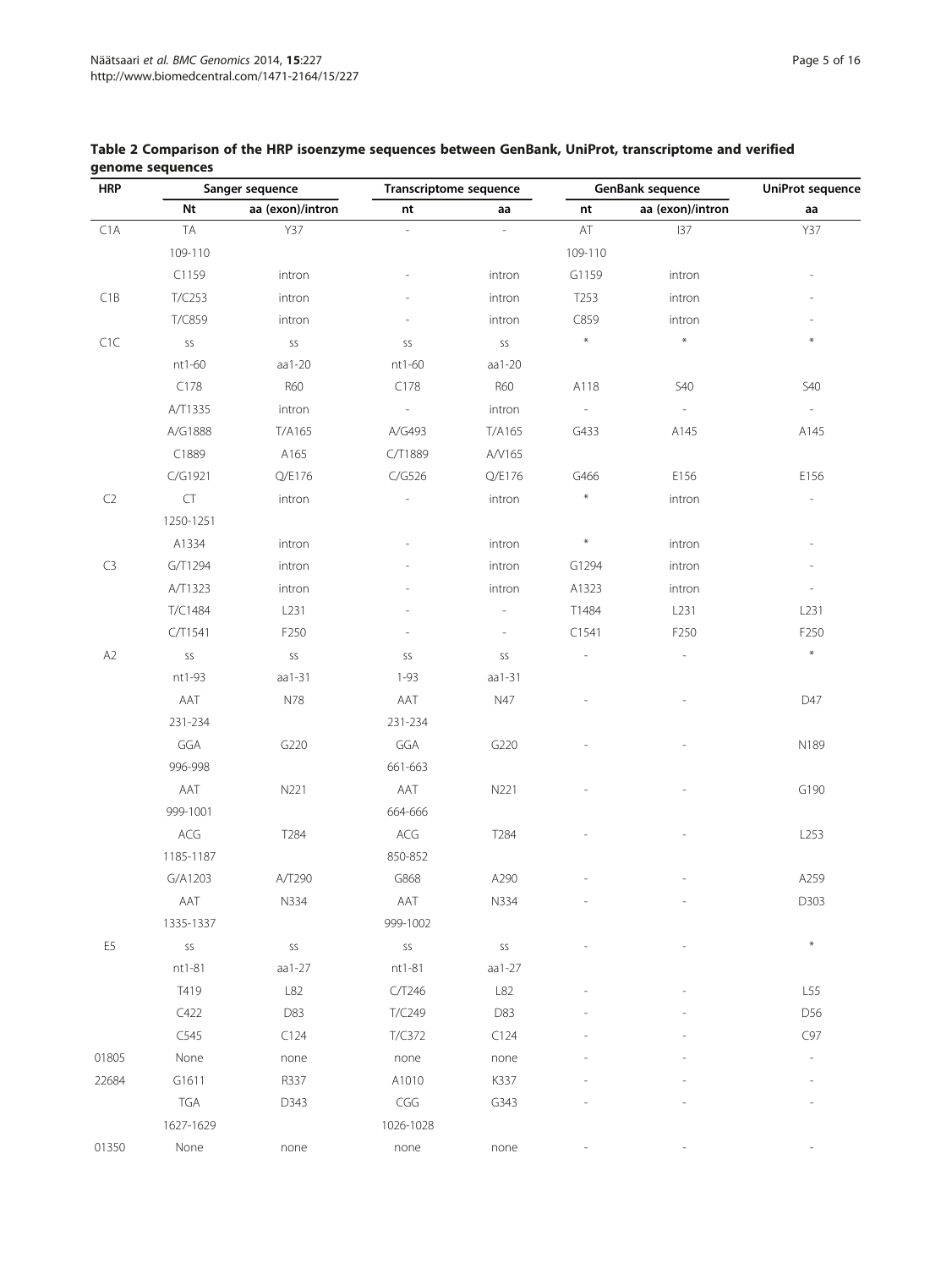| <b>HRP</b> |         | Sanger sequence  | <b>Transcriptome sequence</b> |        |    | GenBank sequence | <b>UniProt sequence</b> |  |
|------------|---------|------------------|-------------------------------|--------|----|------------------|-------------------------|--|
|            | Nt      | aa (exon)/intron | nt                            | aa     | nt | aa (exon)/intron | aa                      |  |
| 02021      | None    | none             | none                          | none   | L. |                  | ٠                       |  |
| 03523      | None    | none             | none                          | none   |    |                  |                         |  |
| 06117      | T30     | V10              | C/T30                         | V10    |    |                  |                         |  |
|            | C1088   | 1269             | T807                          | 1269   |    |                  |                         |  |
| 17517      | T190    | Y64              | C190                          | H64    |    |                  |                         |  |
|            | C1157   | G282             | T846                          | G282   |    |                  |                         |  |
|            | A1232   | K307             | G921                          | K307   |    |                  |                         |  |
| 08562.1    | None    | none             | none                          | none   |    |                  |                         |  |
| 08562.4    | None    | none             | none                          | none   |    |                  |                         |  |
| 23190      | T1345   | S109             | G1345                         | S109   |    |                  |                         |  |
|            | C1423   | G135             | T1423                         | G135   |    |                  |                         |  |
|            | T1842   | S222             | T/C1842                       | S/P222 |    |                  |                         |  |
|            | C1850   | T224             | A/C1850                       | T224   |    |                  |                         |  |
|            | A2221   | E348             | T/A2221                       | V/E348 |    |                  |                         |  |
| 04663      | None    | none             | none                          | none   |    |                  |                         |  |
| 06351      | None    | none             | none                          | none   |    |                  |                         |  |
| 05508      | G/A346  | A/T116           | G/A346                        | A/T116 | ۰  |                  |                         |  |
| 22489      |         |                  | G/A597                        | T199   |    |                  |                         |  |
|            | $\cdot$ | $\cdot$          | G/T715                        | A/S239 |    |                  |                         |  |

<span id="page-5-0"></span>Table 2 Comparison of the HRP isoenzyme sequences between GenBank, UniProt, transcriptome and verified genome sequences (Continued)

All nucleotide (nt) and amino acid (aa) positions were calculated from the start ATG. Variations between the nt positions of the transcriptome sequence compared to other sequence sources are either due to deletions or intronic sequences in the other sources. "-" indicates that no sequence information is available from the respective source. "ss" indicates a putative signal sequence. Deletions or missing sequences are marked with "\*". "N/NX" indicates a variation at position X. "None" indicates that no polymorphisms or differences between transcriptome and genome sequence were found. The isoenzymes C1A and C3 were detected in the transcriptome raw reads with only partial/low coverage (0-2x), thus no consensus sequence was formed.

#### Heterologous protein production in Pichia pastoris

Twenty-six HRP sequences including allelic variants were codon optimized for P. pastoris expression and ordered as synthetic fragments. Twenty-two of them showed activity with at least one of the substrates tested, thus verifying a successful expression in P. pastoris. The peroxidase activities of the produced isoenzymes were detected with



four substrates having variable assay pH optima. The substrate or pH-specific performance (Table [4](#page-8-0)) of the isoenzymes suggests a wide range of possible applications for this versatile group of peroxidases.

#### Discussion

Although high throughput sequencing technologies and bioinformatics tools to handle the enormous amount of data generated have been rapidly developing in the recent past, the expressed sequence data of many organisms of wide importance are still not available. Our study demonstrates how NGS technologies can provide a rapid, lowcost basis for the discovery of isoenzymes required for specific industrial, medical or biological applications. Below we discuss the reliability of the approach in identifying and characterizing an important group of isoenzymes, challenges provided by the library generation, sequencing and assembly methods, and suitability of the data obtained from the pipeline for heterologous protein production without laborious manual verification of the sequences.

A normalized cDNA collection originating from multiple A. *rusticana* tissues was sequenced with 454 pyrosequencing technology. In comparison to the other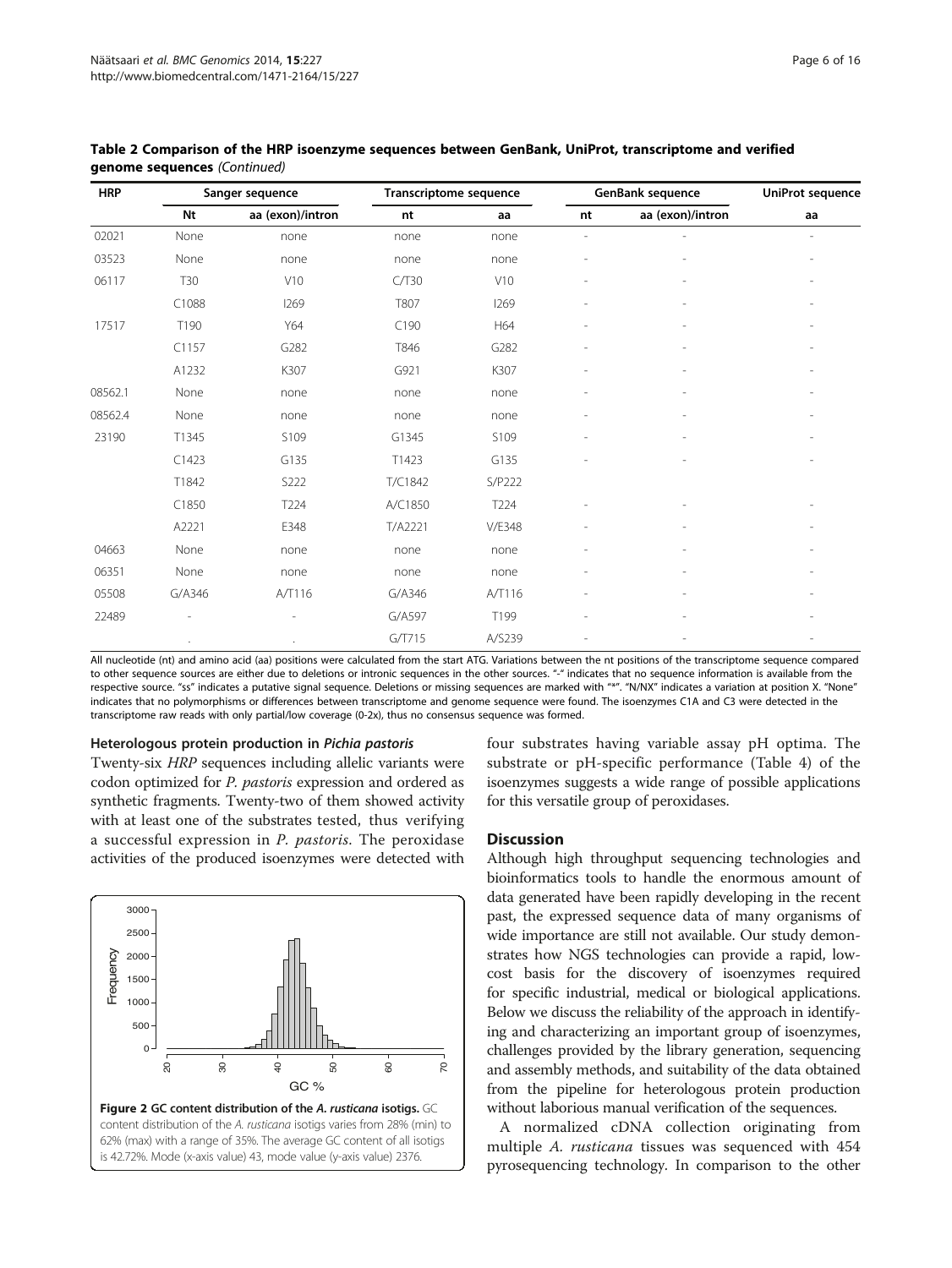<span id="page-6-0"></span>

| Table 3 Summary of the horseradish peroxidase isoenzymes and associated data produced during this study |  |  |  |
|---------------------------------------------------------------------------------------------------------|--|--|--|
|---------------------------------------------------------------------------------------------------------|--|--|--|

| Contig             | Name<br>number (* novel) | Length<br>nt | GC<br>content% | Accession<br># | CAI<br>calculated | Intron<br>#    | Signal sequence<br>length | Disulfide bridges<br>(EDBCP prediction)                                           | pl mature<br>protein |
|--------------------|--------------------------|--------------|----------------|----------------|-------------------|----------------|---------------------------|-----------------------------------------------------------------------------------|----------------------|
|                    | C1A                      | 1062         | 43.69          | HE963800       | 0.812             | $\overline{3}$ | 30                        | [11-91] [44-49] [97-301] [177-209]                                                | 5.59                 |
| 15901              | C1B                      | 1056         | 43.94          | HE963801       | 0.808             | 3              | 28                        | $[11-91]$ $[44-49]$ $[97-301]$ $[177-209]$                                        | 5.84                 |
| 25148              | $C1C*$                   | 1059         | 45.14          | HE963802       | 0.809             | 3              | 29                        | $[11-91]$ $[44-49]$ $[97-301]$ $[177-209]$                                        | 6.49                 |
| 25148_2            | $C1D*$                   | 1059         | 45.04          | HE963803       | 0.810             | 3              | 29                        | $[11-91]$ [44-49] [97-301] [177-209]                                              | 7.04                 |
| 04627              | C <sub>2</sub>           | 1044         | 42.91          | HE963804       | 0.800             | 3              | 24                        | $[11-91]$ $[44-49]$ $[97-301]$ $[177-209]$                                        | 8.56                 |
|                    | C3                       | 1050         | 46.76          | HE963805       | 0.781             | 3              | 29                        | $[11-91]$ $[44-49]$ $[97-300]$ $[177-209]$                                        | 7.71                 |
| Manual<br>assembly | $A2A*$                   | 1011         | 46.79          | HE963806       | 0.761             | 3              | 31                        | [11-91] [44-49] [97-299] [176-208]                                                | 4.93                 |
| Manual<br>assembly | $A2B*$                   | 1011         | 46.69          | HE963807       | 0.761             | 3              | 31                        | $[11-91]$ [44-49] [97-299] [176-208]                                              | 4.93                 |
| 04382              | E <sub>5</sub>           | 1044         | 46.07          | HE963808       | 0.771             | 3              | 27                        | $[11-91]$ $[44-49]$ $[97-300]$ $[177-209]$                                        | 8.84                 |
| 01805              | 1805*                    | 1065         | 44.41          | HE963809       | 0.797             | 3              | 31                        | $[11-91]$ $[44-49]$ $[97-301]$ $[177-209]$                                        | 5.97                 |
| 22684              | 22684.1*                 | 1050         | 46.76          | HE963810       | 0.770             | 3              | 29                        | $[11-91]$ $[44-49]$ $[97-300]$ $[177-209]$                                        | 6.98                 |
| 22684_2            | 22684.2*                 | 1050         | 46.67          | HE963811       | 0.772             | 3              | 29                        | $[11-91]$ $[44-49]$ $[97-300]$ $[177-209]$                                        | 6.37                 |
| 01350              | 1350*                    | 975          | 50.97          | HE963812       | 0.707             | 3              | 28                        | $[11-91]$ $[44-49]$ $[97-292]$ $[176-201]$                                        | 8.67                 |
| 02021              | $2021*$                  | 996          | 46.08          | HE963813       | 0.788             | 3              | 29                        | $[11-89]$ [44-49] [95-297]                                                        | 9.46                 |
| 23190              | 23190.1*                 | 1080         | 49.26          | HE963817       | 0.724             | $\overline{2}$ | 31<br>42                  | [11-92] [44-49] [98-293] [178-205] or<br>$[22-103]$ [55-60] [109-304] [189-216]   | 8.40<br>6.58         |
| 23190_2            | 23190.2*                 | 1080         | 49.17          | HE963817       | 0.722             | $\overline{2}$ | 31<br>42                  | $[11-92]$ [44-49] [98-293] [178-205] or<br>$[22-103]$ [55-60] [109-304] [189-216] | 8.60<br>7.09         |
| 04663              | 4663*                    | 1077         | 47.82          | HE963814       | 0.748             | 3              | 31                        | $[11-91]$ $[44-49]$ $[97-299]$ $[176-208]$                                        | 4.48                 |
| 06351              | 6351*                    | 945          | 43.39          | HE963816       | 0.786             | 3              | 18                        | $[17-96]$ [50-55] $[102-292]$ [180-206]                                           | 6.37                 |
| 03523              | 3523*                    | 960          | 44.58          | HE963820       | 0.761             | $\circ$        | 22                        | $[11-92]$ $[44-49]$ $[98-293]$ $[177-203]$                                        | 8.99                 |
| 05508              | 5508.1*                  | 966          | 49.28          | HE963815       | 0.735             | $\overline{2}$ | 24<br>30                  | $[11-87]$ [44-49] [93-287] [171-198] or<br>$[17-93]$ [50-55] [99-293] [177-204]   | 8.49<br>8.47         |
| 05508_2            | 5508.2*                  | 966          | 49.38          | HE963815       | 0.735             | $\overline{2}$ | 24<br>30                  | $[11-87]$ [44-49] [93-287] [171-198] or<br>$[17-93]$ [50-55] [99-293] [177-204]   | 8.49<br>8.47         |
| 22489_1            | 22489.1*                 | 978          | 51.02          | HE963818       | 0.726             | $\overline{2}$ | 23<br>34                  | [22-98] [55-60] [104-298] [182-209] or<br>[11-87] [44-49] [93-287] [171-198]      | 8.93<br>8.51         |
| 22489_2            | 22489.2*                 | 978          | 50.82          | HE963819       | 0.727             | $\overline{2}$ | 23<br>34                  | $[22-98]$ [55-60] [104-298] [182-209] or<br>[11-87] [44-49] [93-287] [171-198]    | 8.93<br>8.51         |
| 06117              | 6117*                    | 1008         | 47.02          | HE963821       | 0.802             | 3              | 22<br>32                  | [11-91] [44-49] [97-298] [176-208] or<br>$[21-101]$ [54-59] [107-308] [186-218]   | 5.52<br>6.16         |
| 17517 1            | 17517.1*                 | 972          | 48.46          | HE963822       | 0.737             | 2              | 23<br>24                  | $[12-88]$ [45-50] [94-296] [171-203] or<br>[11-87] [44-49] [93-295] [170-202]     | 9.49<br>9.39         |
|                    | 17517_2 17517.2*         | 972          | 48.56          | HE963823       | 0.739             | $\overline{2}$ | 23<br>24                  | $[12-88]$ [45-50] [94-296] [171-203] or<br>[11-87] [44-49] [93-295] [170-202]     | 9.52<br>9.41         |
| 08562_1            | 08562.1*                 | 996          | 47.09          | HE963824       | 0.779             | 3              | 22<br>28                  | [11-91] [44-49] [97-298] [176-208] or<br>[17-97] [50-55] [103-304] [182-214]      | 9.01<br>9.03         |
| 08562 4            | 08562.2*                 | 996          | 47.79          | HE963825       | 0.788             | 3              | 22<br>28                  | [11-91] [44-49] [97-298] [176-208] or<br>[17-97] [50-55] [103-304] [182-214]      | 9.00<br>9.02         |

The nucleotide sequences of 28 isoenzymes were submitted to EMBL. "\*" indicates novel. "CAI" = codon adaptation index. If signal sequence predictions gave more than one alternative result, both signal sequence lengths are shown, separated by "/". Disulfide bridges were predicted using both alternatives of the mature protein (EDBCP = Ensemble-based Disulfide Bonding Connectivity Pattern prediction server).

NGS methods, 454 pyrosequencing produces long reads. This is of advantage when sequencing genes coding for isoenzymes and identifying exonic variants. Longer reads increase the probability to uniquely align a given read, which might be problematic with the short reads

produced by other NGS methods [[38\]](#page-14-0). Studies in A. thaliana suggested that with the high coverage attainable by massively parallel sequencing, all transcripts can be well represented in the sequence data regardless of expression levels [[17\]](#page-13-0). However, the benefits of normalization in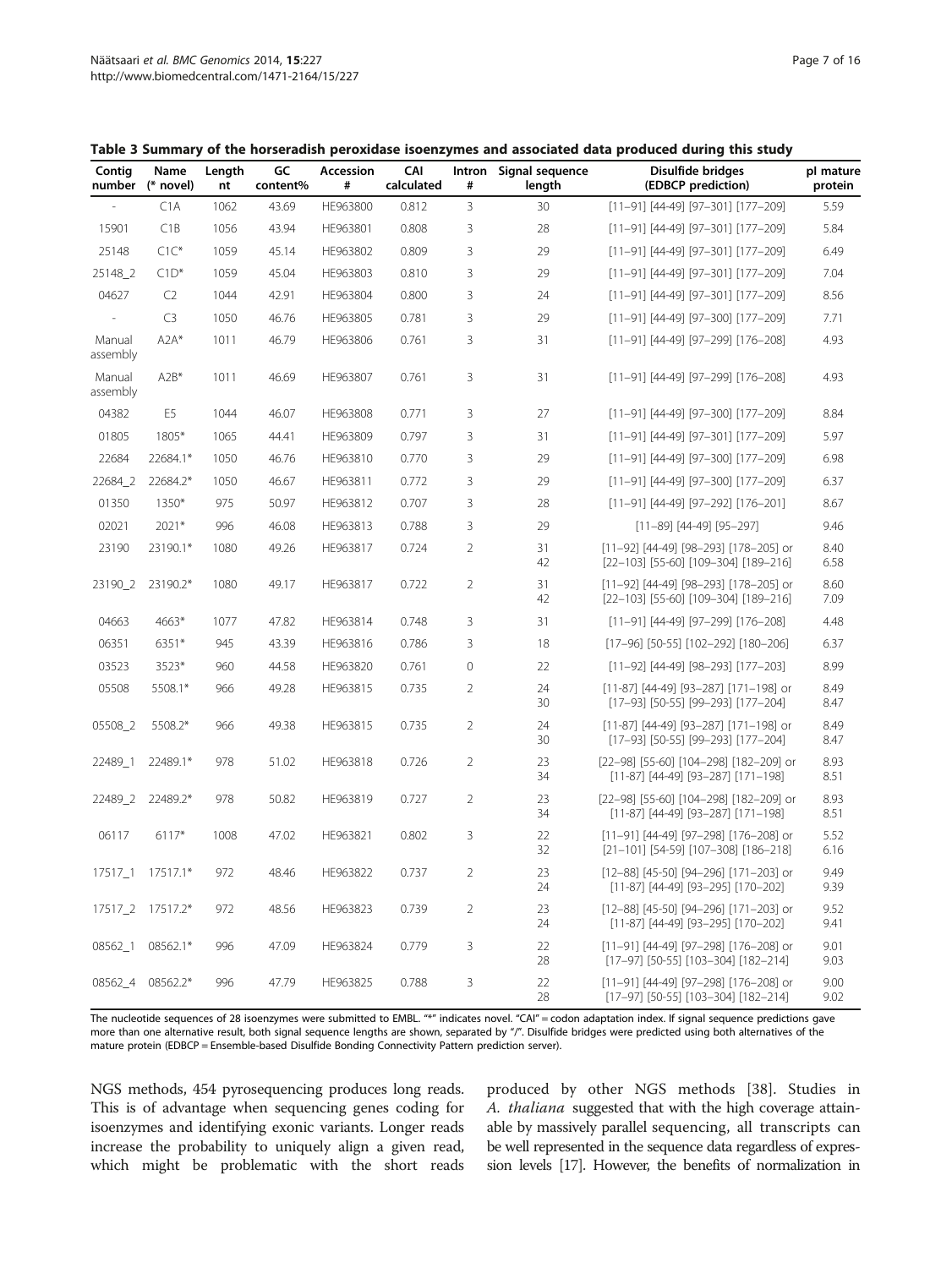<span id="page-7-0"></span>

non-model species have not been well characterized, and a recent study by Cirulli et al. reports low identification rates of exonic SNVs (single nucleotide variations) in non-normalized transcriptome, if the genes of interest are not well-expressed in the source tissue [[38\]](#page-14-0). Since also the genome and transcriptome sizes of A. rusticana and the sequence data required to reach also isoenzymes with low expression levels are unknown, the cDNA library sequenced in this study was normalized. Normalization of the cDNA has been reported to be especially important in gene discovery when the cDNA used for sequencing is pooled from many tissues or individuals [[39-41\]](#page-14-0), and to considerably reduce the frequency of abundant transcripts thus increasing the possibility to reach also unique transcripts of isoenzymes with low expression levels. Half a plate run on a GS FLX platform resulted in over 500000 high-quality reads, corresponding to a relatively high average coverage  $(>10\times)$  of the assembled 14871 isotigs with a high average length of 1133 bp. Comparable to previous transcriptome sequencing studies [[40,41\]](#page-14-0), 88% of the reads could be assembled into contigs. Many of the remaining singletons were of high quality and also represented an important source of information [\[18\]](#page-13-0). Singletons could either result from 454 sequencing errors or contaminants from plant parasites [[42](#page-14-0)], they could be caused by over-efficient normalization methods, or simply represent rare transcripts with thin coverage despite the normalized cDNA pool used for sequencing.

The 454 pyrosequencing technique generates relatively long reads including very few technical errors (mainly related to homopolymer runs), and is therefore well-suited for applications such as *de novo* transcriptome sequencing. Although the sequence length achieved by 454 Titanium FLX platform is still clearly shorter than by traditional Sanger sequencing, it has been reported to be adequate for reconstructing full length transcripts [[17](#page-13-0)] and validated to be comparable in accuracy to Sanger sequencing [[43,44](#page-14-0)]. The high average isotig length of 1133 bp and the assembly of 90% (18/20) full length peroxidase genes reached in this study supports the statement of adequate read length and coverage to detect complete transcripts. Only isoenzymes C1A and C3 were not assembled into a contig due to low sequence coverage.

Although the error rates associated with NGS methods have been reported to be low, they could still cause problems in reliable sequence polymorphism detection. The requirement of >90% match used in this study, combined with a minimal match length of 40 bp was expected to provide a very high number of contigs without collapsing and joining similar isoenzymes into a single contig [\[18\]](#page-13-0). However, the isoenzyme sequences were known to be partially almost identical. To validate the assembly and ORF (open reading frame) prediction correctness, and the existence of allelic variants, the isoenzyme sequences were amplified from genomic DNA. The combination of transcriptome sequencing and Sanger sequencing of amplified genomic DNA revealed 38 variable positions in the coding sequences of 11 genes. For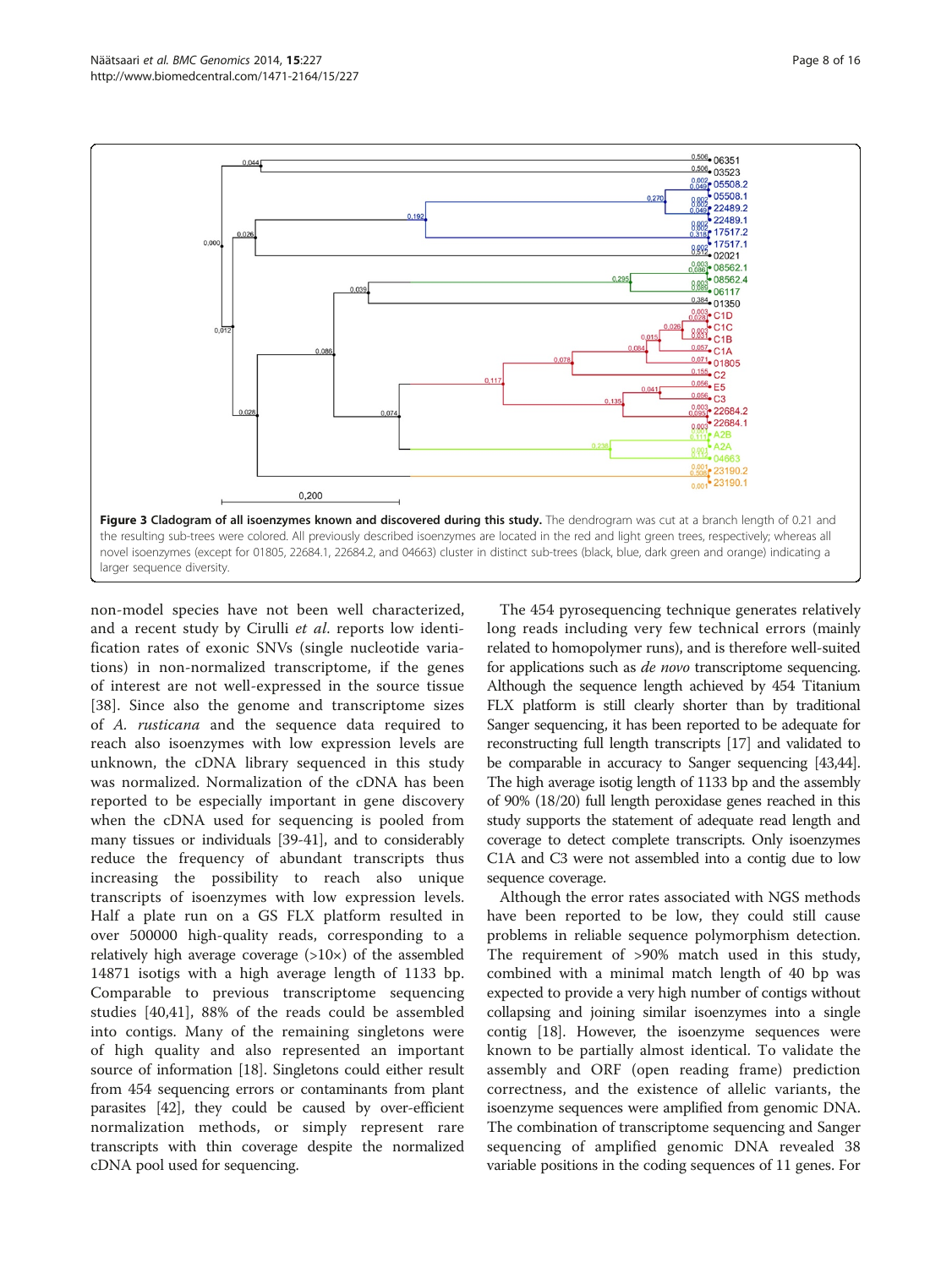| Contig number   | Name (* previously unknown) | <b>Activity ABTS</b> | <b>Activity TMB</b> | Activity guaiacol | Activity pyrogallol |
|-----------------|-----------------------------|----------------------|---------------------|-------------------|---------------------|
|                 | C1A                         | $^{+}$               | $\boldsymbol{+}$    | $\! + \!$         | $+$                 |
| 15901           | C1B                         |                      | $^{+}$              |                   |                     |
| 25148           | $C1C*$                      |                      |                     | $(+)$             | $\! + \!\!\!\!$     |
| 25148_2         | $C1D*$                      | $^{+}$               | $^{+}$              | $(+)$             | $^{+}$              |
| 04627           | C2                          | $^{+}$               | $^{+}$              | $+$               | $^{+}$              |
|                 | C3                          | $^{+}$               | $^{+}$              | $^{+}$            | $\! + \!\!\!\!$     |
| Manual assembly | $A2A*$                      | $^{+}$               |                     |                   | $+$                 |
| Manual assembly | $A2B*$                      | $^{+}$               |                     | $(+)$             | $^{(+)}$            |
| 04382           | E <sub>5</sub>              | $^{+}$               |                     |                   |                     |
| 01805           | $01805*$ (B1?)              | $^{+}$               | $^{+}$              |                   |                     |
| 22684           | 22684.1* (B2A?)             | $^+$                 |                     |                   |                     |
| 22684_2         | 22684.2* (B2B?)             | $^{+}$               |                     |                   |                     |
| 01350           | 01350*                      | $^{+}$               |                     |                   |                     |
| 02021           | 02021*                      |                      |                     |                   |                     |
| 23190           | 23190.1*                    |                      |                     |                   |                     |
| 23190_2         | 23190.2*                    | n.d.                 | n.d.                | n.d.              | n.d.                |
| 04663           | 04663.1*                    | $^+$                 | $^{(+)}$            |                   |                     |
| 06351           | 06351*                      | $^{+}$               |                     | $^{+}$            |                     |
| 03523           | 03523*                      |                      |                     |                   |                     |
| 05508           | 05508.1*                    | $^+$                 | $^{+}$              | $+$               | $+$                 |
| 05508_2         | 05508.2*                    | n.d.                 | n.d.                | n.d.              | n.d.                |
| 22489_1         | 22489.1*                    | $^+$                 | $^+$                | $(+)$             |                     |
| 22489_2         | 22489.2*                    |                      |                     | $(+)$             | $\! + \!\!\!\!$     |
| 06117           | 06117*                      |                      |                     |                   |                     |
| 17517_1         | 17517.1*                    | $^{+}$               |                     |                   |                     |
| 17517_2         | 17517.2*                    | $^{+}$               |                     | $^+$              | $\hskip 0.025cm +$  |
| 08562_1         | 08562.1*                    | $^{+}$               |                     |                   |                     |
| 08562_4         | 08562.2*                    | $^{+}$               | $^{+}$              |                   | $^{+}$              |

<span id="page-8-0"></span>

|  |  |  |  | Table 4 Summary of isoenzyme expression and characterization |
|--|--|--|--|--------------------------------------------------------------|
|--|--|--|--|--------------------------------------------------------------|

Isoenzymes showing obvious peroxidase activity with the assay used are marked with "+". Isoenzymes showing very low but detectable peroxidase activity with the assay used are marked with "(+)". Isoenzymes with no activity detected during an observation period of 2 h are marked with "-". Allelic variants not produced heterologously are marked with n.d. (no data available). Isoenzymes discovered during this study are marked with "\*".

nine positions thereof (in four transcripts) the corresponding nucleotide could not be found in the genomic DNA. Manual confirmation of the transcriptome reads revealed that the coverage of all positions was high and that the reads agreed. Closer analysis of the positions also ruled out false variations caused by too high coverage. At relatively low or moderate levels of coverage, sequencing mistakes are not pushed over. Too high sequencing depth increases noise and could have introduced, without very strict quality control, false variations [[38\]](#page-14-0). Therefore, sequencing errors could be excluded as the source of the differences. The differences could be caused either by mismatches introduced by the reverse transcriptase enzyme during library generation, as a result of RNA editing events [\[34,35](#page-14-0)] or reflect the natural variation between individual plants and plant parts. The general

error rate of the sequencing technique was noted to be very low, but isoenzymes coded by less common allelic variants would have been missed without manual sequence verification. Twenty-six of the resulting coding sequences, including allelic variants missed in the transcriptome sequencing and assembly processes, were codon optimized, synthesized and transformed to P. pastoris for expression.

This study reveals that for the coverage of all isoenzymes including allelic variants represented by the cDNA library sequenced, manual work to verify the resulting transcript sequences cannot be avoided. However, the allelic variants represent only a minor part of the newly discovered enzymes. The quality of the sequences is very high and differences to genomic DNA minimal, confirming that the enzyme discovery method described in this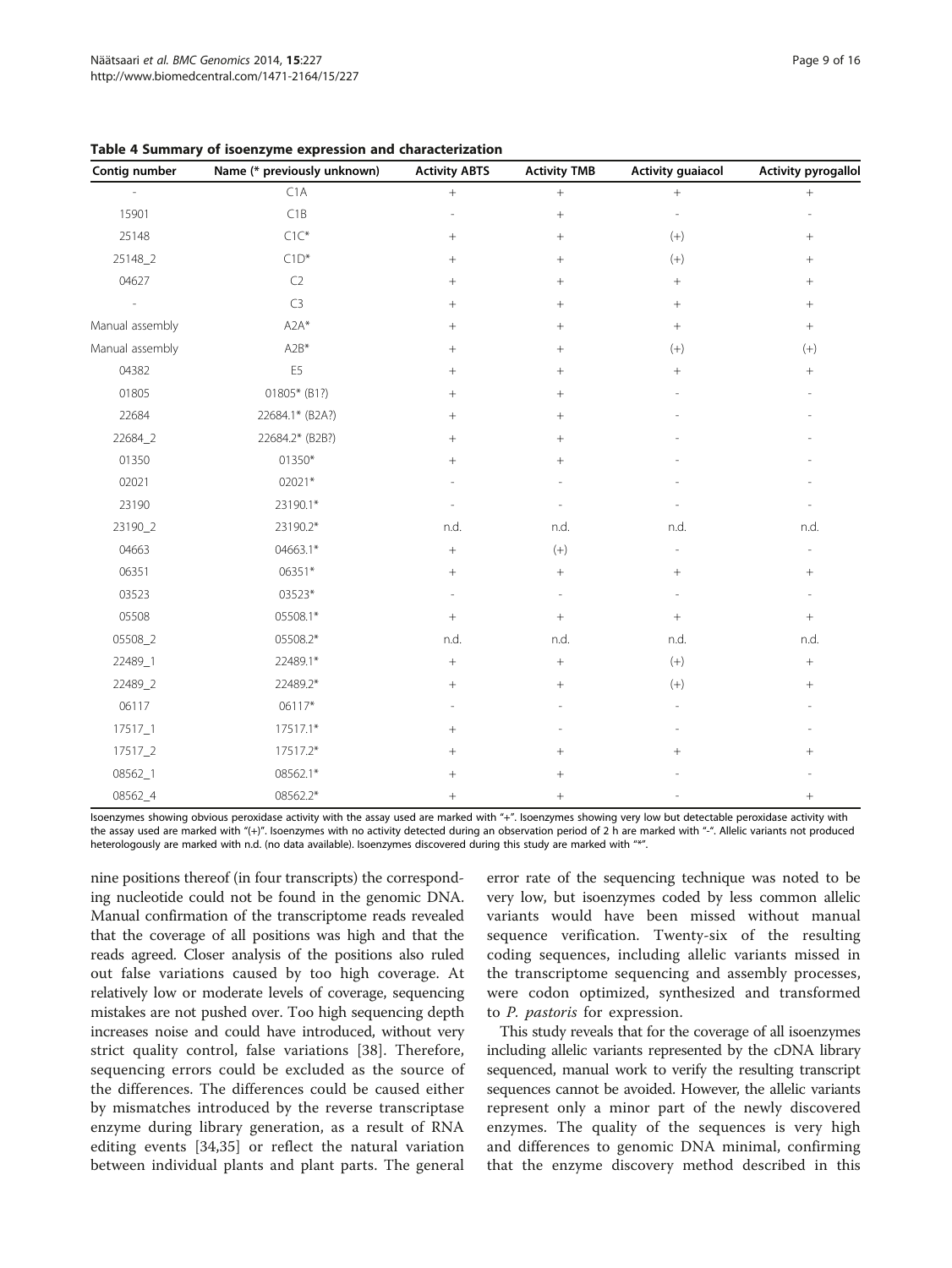study for high-throughput applications would not necessarily require manual verification of the sequencing by laborious Sanger sequencing of amplified genomic DNA. However, manual curation of the contigs of interest and splitting of the data in contigs with clear assembly conflicts can be done and could be worthwhile, as especially the additive effects of amino acid changes in collapsed contigs could cause problematic changes in the enzyme structure. The primary enzyme discovery pipeline utilized in this study provides a functional approach to find proteins of interest for heterologous production, giving an example of an affordable standardized sequencing project. Despite the large amount of useful data produced by the NGS approach, our study showed that sequence confirmation and data validation should not be neglected.

For the heterologous secretory production of single isoenzymes in P. pastoris, the codon usages of the coding sequences were optimized for efficient translation, and fragments corresponding to the predicted mature isoenzymes were produced synthetically. When the signal peptide prediction with SignalP led to two alternative signal peptide junctions, the mature peptides corresponding to the longer signal peptide variants were ordered as synthetic fragments, and the signal peptide variants with shorter mature peptide were successfully amplified via PCR. Correct cloning of all genes into P. pastoris expression vectors was verified by Sanger sequencing. Since the used *P. pastoris* expression vector already contains the signal sequence of the S. cerevisiae mating factor  $\alpha$ , the isoenzymes were produced without the predicted natural signal sequences. Twenty-two isoenzymes showed peroxidase activity with at least one of the substrates used. All activities were measured with four different assays over a pH range from 4.5 to 7. Interestingly, for each assay (Table [4](#page-8-0)) a different isoenzyme showed the highest activity thus suggesting variable substrate specificities or pH optima. This observation further emphasizes the importance of the availability of a large group of individually produced pure isoenzymes to be able to comprehensively respond to the need of variable performance parameters including substrate specificity, activity, stability, and operating pH optimum. Four of the isoenzymes did not show peroxidase activity with the assays used. This could either be due to very low yields of active enzyme, totally inactive enzyme or unsuitable assay conditions.

The isoenzyme C1A was reported to be the most abundant isoenzyme in  $A$ . *rusticana* [\[1\]](#page-13-0) and was thus expected to be found in the transcriptome. However, only two raw reads covering a minor part of the coding sequence could be detected. This might either suggest over-normalization of the cDNA library decreasing the total counts of the putatively most abundant transcripts to

almost zero [\[45\]](#page-14-0), or happen due to naturally occurring genetic variation with phenotypic correlation to adaptations to natural environments ranging from pathogens, light conditions or abiotic stress to a variety of other environmental perturbations [\[8,](#page-13-0)[46,47](#page-14-0)]. Although mRNA originating from all available plant parts was used to reach genes activated at diverse stages of A. rusticana growth, some developmental stages were not present and the absence of certain isoenzymes due to missing tissues cannot be ruled out. This finding might illustrate the high variance of HRP expression in A. rusticana plants and consequently the variance in the commercial HRP preparations, thus underlining the clear need for a reliable heterologous expression system that enables a consistent isoenzyme quality.

Peroxidase isoenzymes have been suggested to have multiple roles in the plant and thus also be variedly expressed depending on both biotic and abiotic factors [[8\]](#page-13-0). To roughly estimate the expression levels of the newly discovered peroxidase genes, their GC contents and codon usages were assessed. Genes that are highly expressed have been suggested to possess a higher GC content and a more biased codon usage than genes with low expression levels [\[48](#page-14-0)]. A majority of both eukaryotic and prokaryotic species with large population sizes have been reported to have non-random codon usage mainly due to Darwinian selection between synonymous codons [[49](#page-14-0)-[51\]](#page-14-0). Highly expressed genes have been reported to use a restricted set of codons to ensure optimal translational efficiency [[52,53](#page-14-0)]. In addition to gene expression levels, GC content has also been connected to gene regulation [[54](#page-14-0)-[57\]](#page-14-0) and correlated with genomic features including methylation pattern [\[58\]](#page-14-0), short intron length [[59](#page-14-0)] and gene density [\[60](#page-14-0)] thus suggesting possible functional relevance. The codon usages and GC contents calculated using the verified coding sequences of the isoenzymes are described in Table [3.](#page-6-0) As expected, large variation between isoenzymes exist. These findings could suggest a spatial and temporal distribution of the isoenzymes in cellular processes [\[61\]](#page-14-0).

Phylogenetic relationships of the HRP isoenzymes are shown in Figure [3.](#page-7-0) Whereas the previously known isoenzymes are closely related to each other, most of the new isoenzymes discovered in the transcriptome share higher evolutionary distance to the previously known HRPs. BLASTX analysis to the peroxidases of A. thaliana (Additional file [3\)](#page-13-0) revealed that the A. rusticana peroxidases share 81% to 95% sequence similarity to the most similar isoenzyme of A. thaliana. Evolutionary distance does not necessarily correlate with altered substrate specificity, specific activity or optimal reaction conditions, but the discovery of new evolutionary branches with higher structural diversity does offer optimal conditions for the generation of an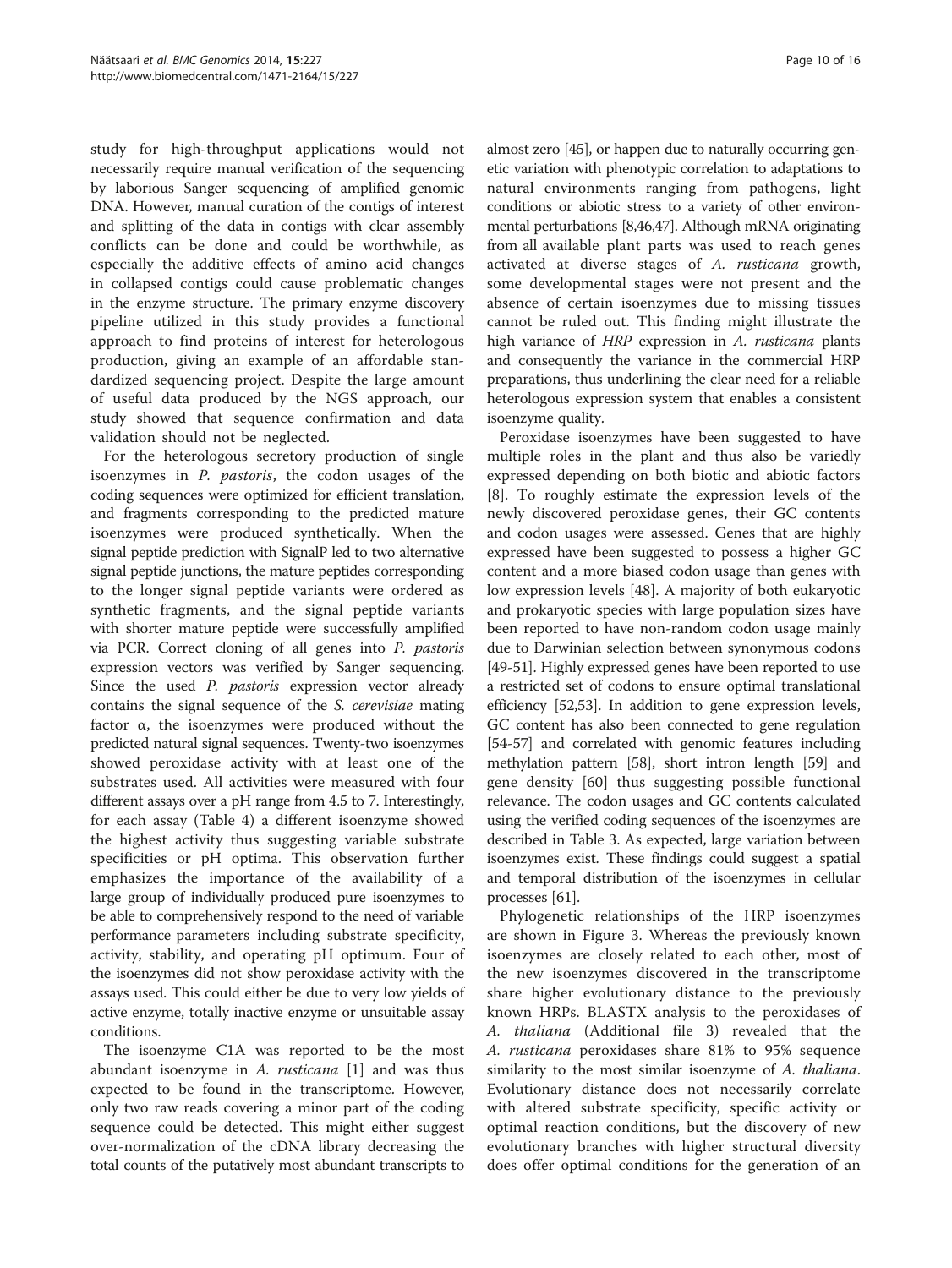enzyme assortment with diverse properties for a wide variety of biomedical and industrial applications.

A combination of cDNA sequencing and gDNA verification in this study also provided valuable information of the intron-exon boundaries of the HRP genes. The number of exons in the isoenzymes was noted to vary from one to four, corresponding to zero to three introns. A large majority (75% of the peroxidase loci) of the isoenzymes were found to have four exons and three introns. Intron numbers have been reported to be highly conserved, but total intron length (total sum of the sizes of all introns within a gene) rather correlated to the GC-content of the gene [\[62](#page-14-0)]. Thus, intron number could be informative in terms of evolutionary origin and distance of the enzyme. In this study, intron numbers were found to correlate with the phylogenetic relationships of the amino acid sequences. Contigs with an unusual number of introns (none or two, Table [3\)](#page-6-0) were situated in close proximity to each other furthest away from the previously known isoenzymes and clustered together when comparing the codon usage frequencies. With the information obtained from the reads, no alternative splicing could be observed.

The well-characterized isoenzyme HRP C1A has been reported to have a signal peptide consisting of 30 amino acids, and a carboxy-terminal extension suggested to target the protein to the vacuoles [[63\]](#page-14-0). Also other known isoenzymes of the group C (C1B, C1C, C2, and C3) have been reported to have signal peptides varying in length from 9 amino acids (C1C) to 29 amino acids (C3). By observing the alignment of all previously known and newly discovered isoenzymes (Additional file [2\)](#page-13-0), existence of signal sequences also in other previously known and most of the new isoenzymes seemed very probable. According to the signal sequence prediction (SignalP) performed, all isoenzymes seem to have a signal sequence varying in length from 18 to 31 amino acids (Table [3](#page-6-0), Additional file [2\)](#page-13-0). Isoenzyme C1C, previously reported to have a signal sequence of nine amino acids, was predicted to have - better corresponding to the sequences of the very closely related isoenzymes C1A and C1B - a signal sequence of 29 amino acids. In the case of unclear signal sequence prediction with more than one option for the length of the signal peptide, both forms were taken into consideration when planning the constructs for enzyme production in P. pastoris.

#### Conclusions

To facilitate the possibilities for heterologous expression and isoenzyme characterization, we have elucidated the nucleotide sequences of 28 horseradish peroxidase isoenzymes by using the data obtained from A. rusticana 454 transcriptome sequence analysis with manual verification of PCR amplified genomic DNA. Although studies

including transcriptome analysis of non-model species have become increasingly popular since the emergence of the NGS technologies, methods for the utilization of the 454 technology for the purpose of isoenzyme discovery in non-model plant species have not been established. In this project, transcriptome sequencing reads are further processed with alternative assemblies and manual sequence verification to determine the nucleotide sequences of all HRP isoenzymes. This study does not only contribute a set of transcripts, which can be used for marker development and genomic studies to understand agriculturally important traits in A. rusticana, but also provides valuable information of the peroxidase gene structure. Twenty-two of the verified isoenzymes have been produced in a form that was found active towards the tested substrates in P. pastoris utilizing a new P. pastoris expression platform [[64](#page-14-0)], validating the success of the approach and providing first insights into the versatility of this large group of isoenzymes discovered.

#### Methods

#### Plant specimens, RNA extraction and quality analysis

Wild horseradish (A. rusticana) roots were purchased from local farmers and grown in the laboratory to obtain fresh roots, sprouts, stems and leaves. Tissues were collected in aliquots, frozen in liquid nitrogen and stored at −80°C. Total RNA from all available plant parts was isolated using RNaqueous kit (Applied Biosystems/Ambion, Austin, TX, USA) according to the manufacturer's recommendations. Quality assessment to ensure RNA integrity was performed with Agilent 2100 Bioanalyzer (Agilent Technologies, Santa Clara, CA, USA).

#### Normalized cDNA library construction and sequencing

Transcriptome sequence was obtained by a commercial service from LGC Genomics (Berlin, Germany). The methods used are roughly summarized as follows: mRNA was purified from total RNA using mRNA-ONLY™ Eukaryotic mRNA Isolation Kit (Epicentre, Madison, WI, USA). One μg of mRNA was used for first-strand cDNA synthesis and amplification according to the Mint-Universal cDNA Synthesis Kit user manual (Evrogen, Moscow, Russia), followed by a normalization reaction using the Trimmer Kit (Evrogen). Normalized material was re-amplified, digested (SfiI), size-selected (>800 bp, LMP agarose), purified (Qiagen, Hilden, Germany) and ligated to pDNR-lib vector (Clontech, Saint-Germain-en-Laye, France) using the Fast Ligation Kit (New England Biolabs, Ipswich, MA, USA). The desalted ligation was used to transform NEB10b competent cells (New England Biolabs).

Roughly a million clones were plated on LB (lysogeny broth) + chloramphenicol (Cm) plates, scraped off the plates and stored as glycerol stocks at −70°C. Plasmid DNA was prepared using standard methods (Qiagen,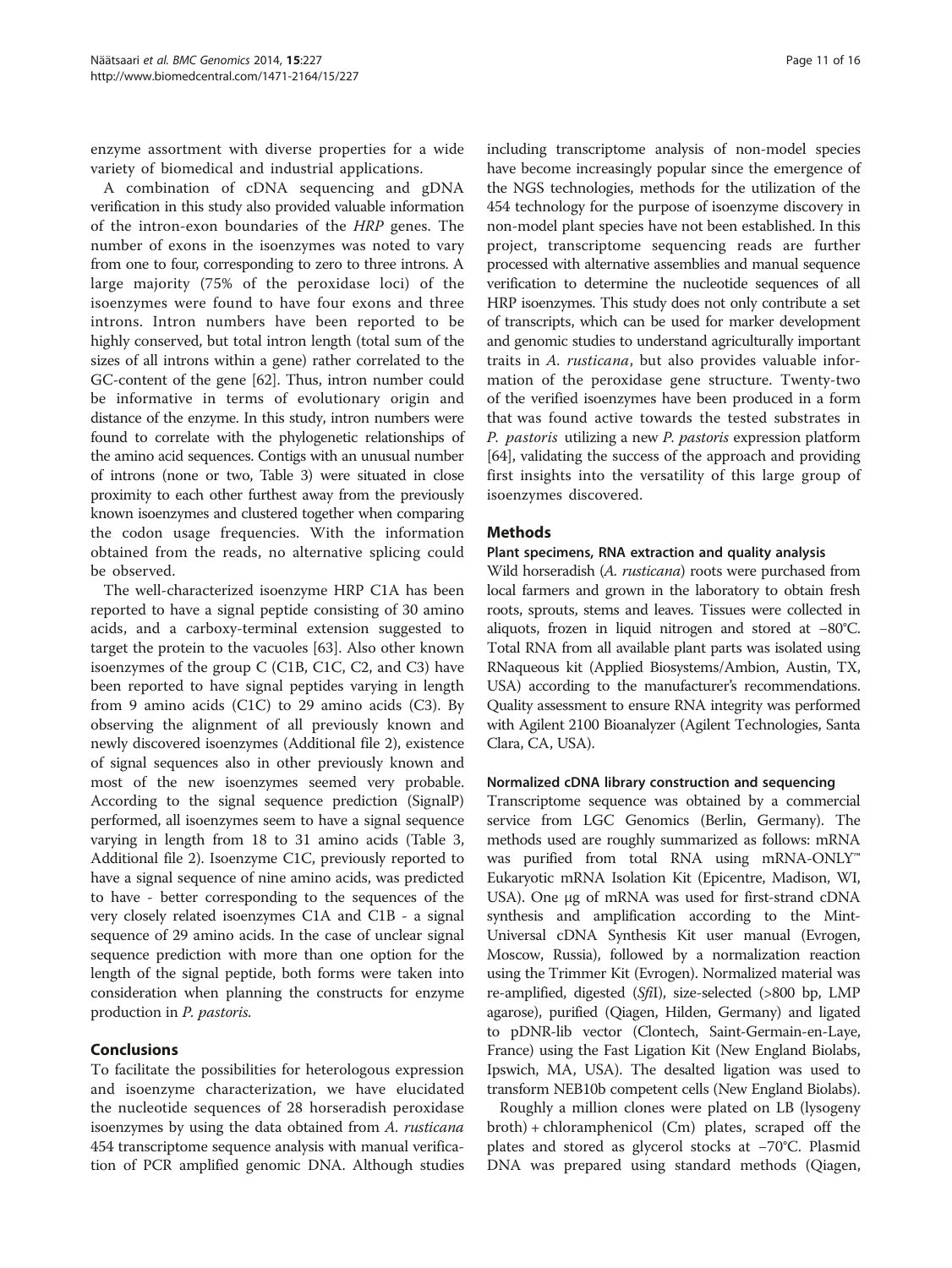Hilden, Germany), and digested with SfiI. cDNA inserts were gel-purified (LMP-Agarose/MinElute Gel Extraction Kit, Qiagen) and ligated to high-molecular-weight DNA using a proprietary SfiI-linker.

Library generation for the 454 FLX sequencing was carried out according to standard protocols (Roche/454 Life Sciences, Branford, CT 06405, USA). In short, the concatenated inserts were sheared randomly by nebulization to fragments ranging in size from 400 bp to 900 bp. These fragments were end polished and the 454 A and B adaptors that are required for the emulsion PCR and sequencing were ligated to the ends of the fragments. The resulting fragment library was sequenced on half a picotiterplate on the GS FLX using the Roche/ 454 Titanium chemistry. Sequence data can be accessed via the EMBL-EBI European Nucleotide Archive under the study accession number PRJEB5793.

#### Assembly of the sequence reads to transcripts

Raw reads produced by the pyrosequencing process were screened for the SfiI-linker that was used for concatenation and the linker sequences were clipped from the reads. Poly A/T sequences were mostly (~90%) removed with the linker. High-quality reads were selected using Newbler sequence filtering at default settings. The clipped, quality controlled reads were assembled into individual isotigs using the Roche/454 Newbler software (454 Life Sciences Corporation, version 2.5.3) with default settings (minimum read length 20, duplicate reads excluded, expected depth 0, seed step 12, seed length 16, seed count 1, minimum overlap length 40 bp, minimum overlap identity 90%, alignment identity score 2, alignment difference score −3).

#### Discovery of peroxidases in the assembled contigs

The PSSM (position-specific scoring matrix) corresponding to known horseradish peroxidases was obtained from NCBI's Conserved Domain Database (cd00693, CDD v3.01) [\[65](#page-14-0)]. It was used in a tblastn search (e-value cutoff 1e-5) [\[66](#page-14-0)] on the assembled contigs to yield a preliminary set of HRP candidate sequences. This set was refined by filtering sequences whose translation mapped back to a domain different to the original profile PSSM in an rpsblast classification of the entire CDD or had a bit score lower than the NCBI-specified threshold for a specific domain match. The read composition of the refined set of contigs was manually reviewed using SeqMan (DNASTAR, Madison, Wisconsin, USA). Isotigs where two apparently different variants were assembled into one contig by the assembler were split. Protein coding regions were extended using read information if two or more reads contained the same sequence.

#### Genome walking and manual verification of horseradish peroxidase sequences

The sequences of the identified peroxidase genes were manually verified by Sanger sequencing of PCR amplified genomic fragments using Phusion<sup>TM</sup> High-Fidelity Polymerase (Finnzymes Oy, Espoo, Finland) and primers listed in Additional file [4](#page-13-0). If no flanking regions were available for primer design, genome walking [\[67](#page-14-0)] was utilized to clarify and complete the sequences of the C– and N-termini. Therefore, 2 μg aliquots of genomic DNA were singly digested with Bsp143I, HindIII, PsuI (Fermentas, St. Leon-Rot, Germany), BsaWI (New England Biolabs GmbH, Frankfurt am Main, Germany) or XhoII (Promega GmbH, Madison, WI, USA) in order to get fragments of 1 - 5 kb size. The digestion was stopped by heat inactivation of the enzymes, the fragmented DNA was precipitated with ethanol and the pellet was dissolved in 30 μL of distilled water. An adaptor was created by annealing adaptor strand 1 (5'-GTAA TACGACTCACTATAGGGCACGCGTGGTCGACGGCC CGGGCTGGT-3') either to adaptor strand 2.a (3'-TCCC CGACCACTAG-5') for Bsp143I/PsuI-/XhoII-digested DNA, 2.b (3'-TCCCCGACCATTAA-5') for BsaWI-digested DNA or 2.c (3'-TCCCCGACCATCGA-5') for HindIII- digested DNA.

In the annealing reaction, adaptor strand 1 was mixed in 1:1 molar ratio with adaptor strand 2.a/2.b/2.c (i.e. 13.7  $\mu$ L of 100- $\mu$ M adaptor strand 1 + 4.0  $\mu$ L of 100 μM adaptor strand 2) and heated to 95 °C for 5 min. To anneal the two strands to a functional adaptor molecule, the mixture was allowed to slowly cool down to room temperature. The three differently annealed adaptors  $(1 + 2a, 1 + 2b, 1 + 2c)$  were ligated for three hours at room temperature with T4 DNA Ligase (Fermentas) to the digested DNA fragments, considering the specific 5' overhangs that have been created by the respective restriction enzymes. The ligation reaction was stopped by incubation for 5 min at 70°C and 70 μL of TE (Tris-EDTA) buffer was added. Two gene-specific primers and two adaptor primers were designed. The gene-specific primers were designed to bind approximately 100 bp from the end of the known sequence, considering that no restriction site of the restriction enzymes used for DNA digestion laid between the primer-binding site and the end of the known sequence. AdaptorPrimer1 (5'-GTAATACGACTCACTATAGGGC-3') and GeneSpecificPrimer1 were used as a primer pair for a first PCR with 1 μL of the DNA + adaptor ligation product as template DNA. One μL of the first PCR mix was used as template for a second PCR with AdaptorPrimer2 (5'-ACTATAGGGCACGCGTGGT-3') and GeneSpecificPrimer2. This second primer pair was designed to bind within the first PCR product. Both PCR steps were performed with an elongation time of 50 seconds.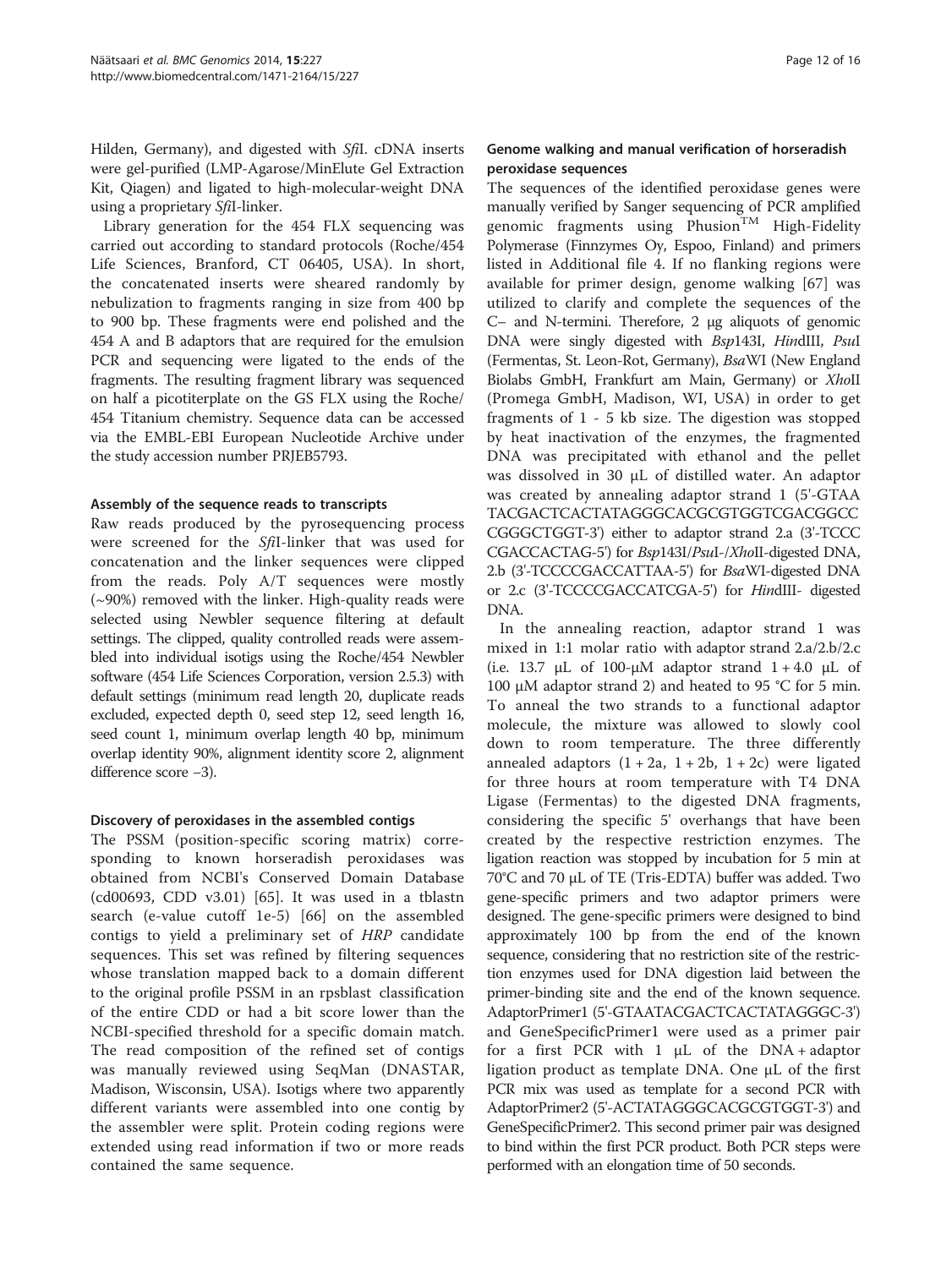A gene-specific DNA fragment as product from the second PCR was isolated from a preparative agarose gel, purified (SV DNA extraction kit, Promega) and sent to Sanger sequencing (LGC Genomics GmbH, Berlin, Germany), using AdaptorPrimer2 and the corresponding GeneSpecificPrimer2. If unspecific primer binding or nucleotide polymorphisms were suspected, the PCR products were cloned into the pJET 1.2blunt vector (GeneJet cloning kit, Promega), transformed to E. coli Top10 F' and plasmids from single colonies were isolated for sequencing to ensure the read consisted of only one allele.

The resulting gene sequences were submitted to EMBL [[68](#page-14-0)] under accession numbers HE963800-HE963825 (Table [3](#page-6-0)).

## Codon usage, GC content, isoelectric point, signal sequence prediction, disulfide bridge prediction and phylogenetic analyses of the horseradish peroxidase isoenzymes

Codon usages and GC contents of the HRP isoenzymes were analyzed using CAIcal [[69](#page-14-0),[70](#page-15-0)] and Mega5 [\[71,72](#page-15-0)]. The sequences of the A. thaliana Class III peroxidases were downloaded from TAIR [[73\]](#page-15-0). Sequences were aligned with ClustalW2 [[74](#page-15-0),[75](#page-15-0)]. The theoretical isoelectric points (pI) were calculated with ExPASy Compute pI/Mw tool [[76](#page-15-0)]. Disulfide bridges were predicted with EDBCP tool [[77](#page-15-0)-[79\]](#page-15-0). Phylogenetic analyses were performed with CLC Main Workbench 6.6.2 (CLC bio, Aarhus Denmark) [[80](#page-15-0)] and Mega5. The pylogentetic tree was generated with the "Create Tree" function of CLC Main Workbench using the UPGMA algorithm with a bootstrap analysis of 100 replicates, based on an alignment of the HRP amino acid sequences using the "Create Alignment" function with the following settings: Gap open cost: 10.0, Gap extension cost: 1.0, End gap cost: as any other, Alignment: Very accurate (slow). Signal sequences were predicted using SignalP 3.0 [\[81,82\]](#page-15-0).

# Gene synthesis and heterologous expression in Pichia pastoris

The codon usages of 14 isoenzymes were optimized for the expression in P. pastoris using a novel algorithm (DNA2.0, Menlo Park, CA, USA, Mellitzer et al. manuscript in preparation). Further twelve isoenzymes including allelic variants were optimized using GeneDesigner 1.1.4.1 (DNA2.0) in accordance to the P. pastoris codon usage described by Abad et al. [[83](#page-15-0)]. Signal sequence variants were generated by PCR amplification and all HRP genes were cloned into the shuttle vector pPpT4\_alpha\_S of a newly generated open source expression platform [[64](#page-14-0)]. The vector pPpT4\_alpha\_S is a basic low-copy (1–5 copies/genome), zeocin<sup>™</sup> resistance based expression vector for efficient secretory expression

of heterologous proteins. Sanger sequencing of the plasmids verified successful cloning into the right frame. The linearized expression cassettes were transformed into P. pastoris wild-type CBS7435 based mut<sup>s</sup> strain using standard protocols [\[84\]](#page-15-0), and selected on zeocin™-containing plates. From each gene, 88 clones were picked to 96-well deep-well plates for cultivation and high-throughput screening of peroxidase activity. Two of the well expressing clones of each isoenzyme were streaked out to single colonies. Four single colonies of each clone were used for re-screening to estimate the reproducibility of the results. All media compositions and cultivation protocols used in this study were as previously described by [\[85](#page-15-0)]. Minimal media BMD1% (buffered minimal media with 1% dextrose) was supplemented with 5 mM ferrous sulfate heptahydrate (Sigma-Aldrich Handels Gmbh, Vienna, Austria) to ensure sufficient iron supply for heme biosynthesis.

#### Peroxidase assays

ABTS (2,2'-azino-bis(3-ethylbenzthiazoline-6-sulfonic acid), TMB (3,3',5'5-tetramethyl benzidine), pyrogallol (1,2,3 trihydroxybenzene) and guaiacol (2-methoxyphenol) assays were used to detect peroxidase activity essentially as described in [\[3](#page-13-0),[86,87\]](#page-15-0). ABTS assays were performed in 50 mM sodium acetate buffer pH 4.5 with 1 mM ABTS and 0.0026% (v/v)  $H_2O_2$ . For the TMB stock solution, TMB was dissolved in DMSO to a concentration of 4.16 mM. For the assay solution, TMB stock solution and 30% (v/v)  $H_2O_2$  were diluted with 20 mM citrate buffer pH 5.5 to final concentrations of 0.416 mM and 0.006% (v/v), respectively. Guaiacol assays were performed in 10 mM sodium phosphate buffer pH 7.0 with 5 mM guaiacol and 0.0009% (v/v)  $H_2O_2$ . For the pyrogallol assay solution, pyrogallol (Sigma-Aldrich Handels Gmbh, Vienna, Austria) was dissolved in 10 mM potassium phosphate buffer pH6.0 containing  $0.027\%$  (v/v)  $H_2O_2$  to a concentration of 45 mM. For all assays, 15 μl cultivation supernatant was mixed with 140 μl of the assay solution in a flat-bottom 96-well microtiterplate (Greiner Bio-One GmbH, Frickenhausen, Germany). The reaction kinetics were followed with Spectramax Plus<sup>384</sup> spectrophotometer and SoftMax® Pro software (Molecular Devices, LLC) for 3–5 min at wavelengths 405 nm (ABTS), 650 nm (TMB), 470 nm (guaiacol) and 420 nm (pyrogallol). Enzyme activity was calculated using only time points fitting to linear increase of the absorbance (ΔmAU min<sup>-1</sup>).

#### Availability of supporting data

A. rusticana transcriptome sequencing data is available via EMBL-EBI's European Nucleotide Archive (ENA) under the study accession number PRJEB5793 ([http://www.ebi.](http://www.ebi.ac.uk/ena/data/view/PRJEB5793) [ac.uk/ena/data/view/PRJEB5793\)](http://www.ebi.ac.uk/ena/data/view/PRJEB5793). Nucleotide sequences of the novel identified HRPs have been deposited into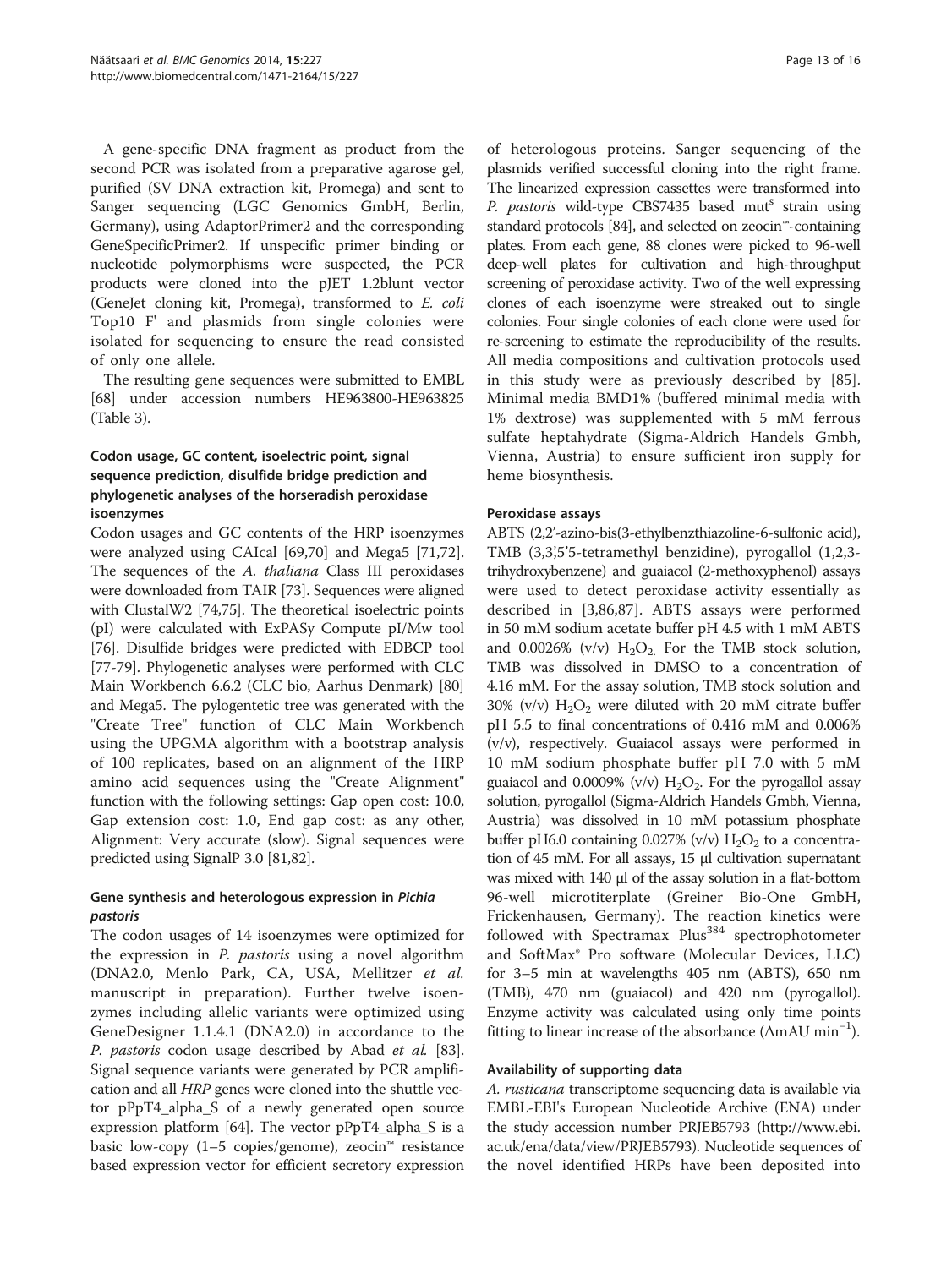<span id="page-13-0"></span>ENA as well: accession numbers HE963800-HE963825 ([http://www.ebi.ac.uk/ena/data/view/HE963800-HE963825\)](http://www.ebi.ac.uk/ena/data/view/HE963800-HE963825). All other supporting data are included as additional files with this manuscript.

# Additional files

[Additional file 1:](http://www.biomedcentral.com/content/supplementary/1471-2164-15-227-S1.pdf) Heatmaps of of the changes in the relative synonymous codon usages (ΔRSCU) of A) all the HRP isoenzymes verified in this study and B) the known A. thaliana peroxidases.

Each column represents one codon indicated along the bottom, each row one isoenzyme marked to the right side of the row. Isoenzymes are clustered by their codon usage similarity. Green cells correspond to underrepresented codons, red cells to overrepresented codons. Missing codons are marked with a grey cell.

[Additional file 2:](http://www.biomedcentral.com/content/supplementary/1471-2164-15-227-S2.pdf) Alignment of the amino acid sequences of the HRP isoenzymes.

[Additional file 3:](http://www.biomedcentral.com/content/supplementary/1471-2164-15-227-S3.pdf) BLASTP of respective full length HRP amino acid sequence against non-redundant protein sequences (nr) database with A. thaliana (taxid:3702) as organism.

[Additional file 4:](http://www.biomedcentral.com/content/supplementary/1471-2164-15-227-S4.pdf) Primers used in this study.

#### Abbreviations

ABTS: 2,2'-azino-bis(3-ethylbenzthiazoline-6-sulfonic acid); AU: Absorption unit; BLAST: Basic local alignment search tool; BLASTX: Search protein databases using a translated nucleotide query; BMD: Buffered minimal media with dextrose; bp: Base pair; CDD: Conserved domains database; cDNA: Complementary DNA; DMSO: Dimethyl sulfoxide; EST: Expressed sequence tag; gDNA: Genomic DNA; HRP: Horseradish peroxidase; LB: Lysogenous broth; mRNA: messenger RNA; NGS: New generation sequencing; ORF: Open reading frame; PSSM: Position-specific scoring matrix; RIN: RNA integrity number; RSCU: Relative synonymous codon usage; SNV: Single nucleotide variation; tBLASTn: search translated nucleotide databases with a protein query; TE: tris-EDTA; TMB: 3,3',5'5-tetramethyl benzidine.

#### Competing interests

AG, FWK, and LN report a patent application (No. 11185833.8 - 2403), owned by Graz University of Technology, which relates to the novel recombinant horseradish peroxidase isoenzymes with improved technological properties described in this work and the authors do not have any objection on the patent right of authorship and ownership. All other authors declare that they have no competing interests.

#### Authors' contributions

AG, GGT and LN conceived the study and designed the experiments. LN collected the samples, isolated RNA, manually verified the read composition of the peroxidase contigs, and participated in the bioinformatic analysis. MS and GGT developed a pipeline to discover peroxidase isoenzymes in the contigs and participated in the bioinformatic analysis. LN and FWK verified the genomic sequences, planned the synthetic genes and performed protein expression in Pichia pastoris. AG initiated the project and contributed to the evaluation of the results. LN and GGT drafted the manuscript and all other authors revised it and approved the final version.

#### Acknowledgements

We would like to thank Christian Schmid and Christoph Fischer for expert technical assistance. This work was supported by the Austrian Science Fund 'Fonds zur Förderung der wissenschaftlichen Forschung' [FWF Grant W901 DK Molecular Enzymology] and in part by the Austrian Ministry of Science and Research GEN-AU project BIN [FFG Grant 820962]. The ACIB contribution was supported by the Austrian BMWFJ, BMVIT, SFG, Standortagentur Tirol and ZIT through the Austrian FFG-COMET- Funding Program [FFG Grant 824186]. Funding for open access charge: Fonds zur Förderung der wissenschaftlichen Forschung.

# Author details

<sup>1</sup>Institute of Molecular Biotechnology, Graz University of Technology, Petersgasse 14, 8010 Graz, Austria. <sup>2</sup>Austrian Centre of Industrial Biotechnology (ACIB GmbH), Petersgasse 14, 8010 Graz, Austria. <sup>3</sup>Institute for Genomics and Bioinformatics, Graz University of Technology, Petersgasse 14, 8010 Graz, Austria.

#### Received: 28 November 2013 Accepted: 18 March 2014 Published: 24 March 2014

#### References

- 1. Veitch NC: Horseradish peroxidase: a modern view of a classic enzyme. Phytochemistry 2004, 65:249–259.
- 2. Greco O, Rossiter S, Kanthou C, Folkes LK, Wardman P, Tozer GM, Dachs GU: Horseradish peroxidase-mediated gene therapy: choice of prodrugs in oxic and anoxic tumor conditions. Mol Cancer Ther 2001, 1:151–160.
- 3. Morawski B, Quan S, Arnold FH: Functional expression and stabilization of horseradish peroxidase by directed evolution in Saccharomyces cerevisiae. Biotechnol Bioeng 2001, 76:99–107.
- 4. Wagner M, Nicell JA: Detoxification of phenolic solutions with horseradish peroxidase and hydrogen peroxide. Water Res 2002, 36:4041–4052.
- 5. Azevedo AM, Martins VC, Prazeres DMF, Vojinović V, Cabral JMS, Fonseca LP: Horseradish peroxidase: a valuable tool in biotechnology. Biotechnol Annu Rev 2003, 9:199–247.
- 6. Van de Velde F, van Rantwijk F, Sheldon RA: Improving the catalytic performance of peroxidases in organic synthesis. Trends Biotechnol 2001, 19:73–80.
- 7. Hoyle MC: High resolution of peroxidase-indoleacetic acid oxidase isoenzymes from horseradish by isoelectric focusing. Plant Physiol 1977, 60:787–793.
- 8. Passardi F, Cosio C, Penel C, Dunand C: Peroxidases have more functions than a Swiss army knife. Plant Cell Rep 2005, 24:255-265.
- 9. Fujiyama K, Takemura H, Shibayama S, Kobayashi K, Choi JK, Shinmyo A, Takano M, Yamada Y, Okada H: Structure of the horseradish peroxidase isozyme C genes. Eur J Biochem 1988, 173:681–687.
- 10. Fujiyama K, Takemura H, Shinmyo A, Okada H, Takano M: Genomic DNA structure of two new horseradish-peroxidase-encoding genes. Gene 1990, 89:163–169.
- 11. Bartonek-Roxå E, Eriksson H, Mattiasson B: The cDNA sequence of a neutral horseradish peroxidase. Biochim Biophys Acta 1991, 1088:245–250.
- 12. Nielsen KL, Indiani C, Henriksen A, Feis A, Becucci M, Gajhede M, Smulevich G, Welinder KG: Differential Activity and Structure of Highly Similar Peroxidases. Spectroscopic, Crystallographic, and Enzymatic Analyses of Lignifying Arabidopsis thaliana Peroxidase A2 and Horseradish Peroxidase A2. Biochemistry 2001, 40:11013–11021.
- 13. Morita Y, Mikami B, Yamashita H, Lee JY, Aibara S, Sato M, Katsube Y, Tanaka N: Primary and crystal structures of horseradish peroxidase isozyme E5. In Biochemical, Molecular and Physiolgical Aspects of Plant Peroxidase. Edited by Lobarzewski J, Greppin H, Penel C, Gaspar T. Lublin and Geneva: University of M. Curie-Sklodowska and University of Geneva; 1991:81–88.
- 14. Shannon LM, Kay E, Jow Y, Shannon LXI, Lew JY: Chemistry and Metabolism of Macromolecules: Peroxidase Isozymes from Horseradish Roots: I. Isolation and physical Properties. J Biol Chem 1966, 241:2166-2172.
- 15. Aibara S, Yamashita H, Mori E, Kato M, Morita Y: Isolation and characterization of five neutral isoenzymes of horseradish peroxidase. J Biochem 1982, 92:531–539.
- 16. Aibara S, Kobayashi T, Morita Y: Isolation and properties of basic isoenzymes of horseradish peroxidase. J Biochem 1981, 90:489–496.
- 17. Weber APM, Weber KL, Carr K, Wilkerson C, Ohlrogge JB: Sampling the Arabidopsis transcriptome with massively parallel pyrosequencing. Plant Physiol 2007, 144:32–42.
- 18. Parchman TL, Geist KS, Grahnen JA, Benkman CW, Buerkle CA: Transcriptome sequencing in an ecologically important tree species: assembly, annotation, and marker discovery. BMC Genomics 2010, 11:180.
- 19. Sun C, Li Y, Wu Q, Luo H, Sun Y, Song J, Lui EMK, Chen S: De novo sequencing and analysis of the American ginseng root transcriptome using a GS FLX Titanium platform to discover putative genes involved in ginsenoside biosynthesis. BMC Genomics 2010, 11:262.
- 20. Schmid J, Müller-Hagen D, Bekel T, Funk L, Stahl U, Sieber V, Meyer V: Transcriptome sequencing and comparative transcriptome analysis of the scleroglucan producer Sclerotium rolfsii. BMC Genomics 2010, 11:329.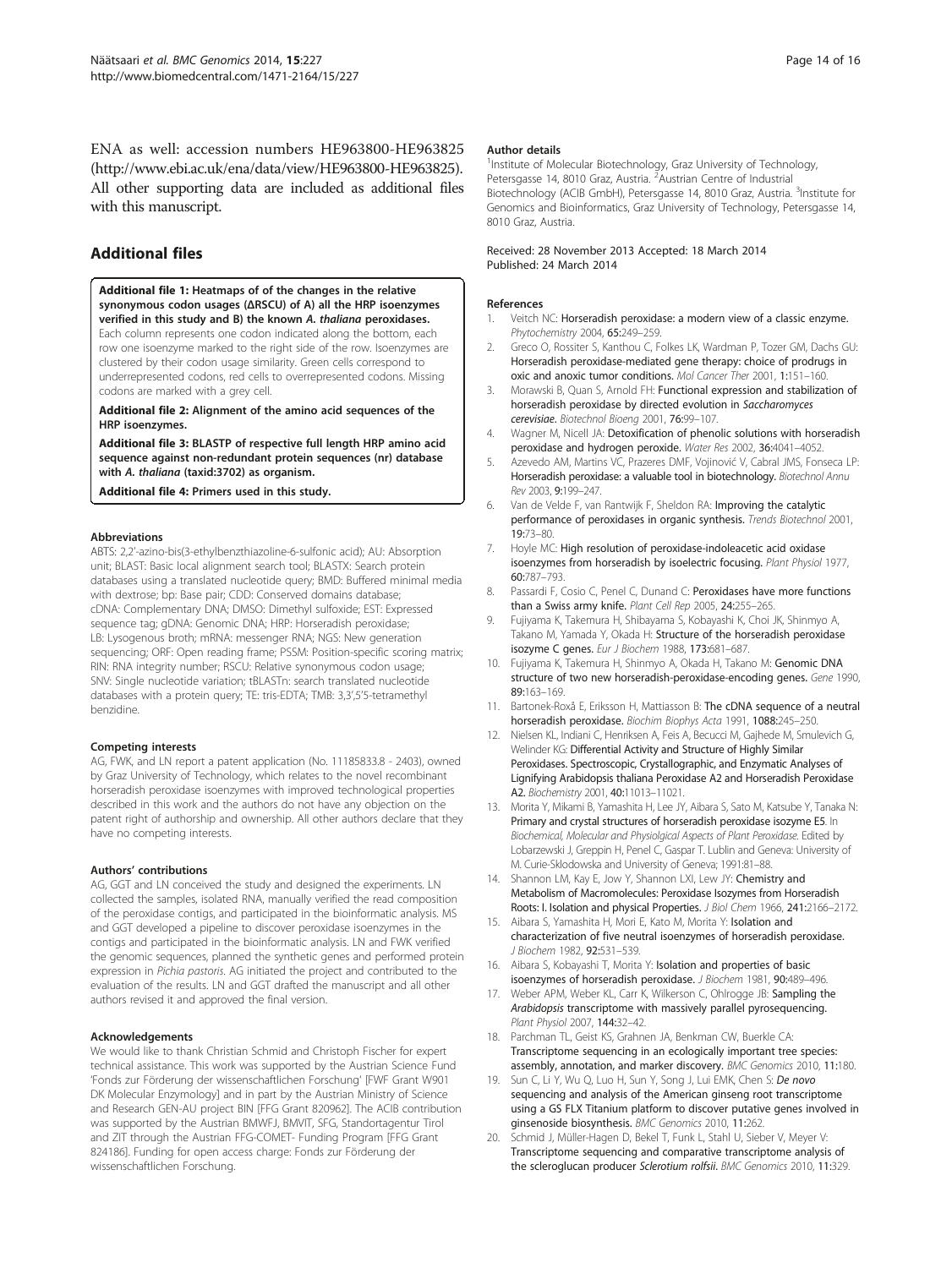- <span id="page-14-0"></span>21. Wong MML, Cannon CH, Wickneswari R: Identification of lignin genes and regulatory sequences involved in secondary cell wall formation in Acacia auriculiformis and Acacia mangium via de novo transcriptome sequencing. BMC Genomics 2011, 12:342.
- 22. Brown AP, Kroon JTM, Swarbreck D, Febrer M, Larson TR, Graham I a, Caccamo M, Slabas AR: Tissue-specific whole transcriptome sequencing in castor, directed at understanding triacylglycerol lipid biosynthetic pathways. PLoS One 2012, 7:e30100.
- 23. Clark SM, Vaitheeswaran V, Ambrose SJ, Purves RW, Page JE: Transcriptome analysis of bitter acid biosynthesis and precursor pathways in hop (Humulus lupulus). BMC Plant Biol 2013, 13:12.
- 24. Egan AN, Schlueter J, Spooner DM: Applications of next-generation sequencing in plant biology. Am J Bot 2012, 99:175–185.
- 25. Johnson MTJ, Carpenter EJ, Tian Z, Bruskiewich R, Burris JN, Carrigan CT, Chase MW, Clarke ND, Covshoff S, Depamphilis CW, Edger PP, Goh F, Graham S, Greiner S, Hibberd JM, Jordon-Thaden I, Kutchan TM, Leebens-Mack J, Melkonian M, Miles N, Myburg H, Patterson J, Pires JC, Ralph P, Rolf M, Sage RF, Soltis D, Soltis P, Stevenson D, Stewart CN et al: Evaluating methods for isolating total RNA and predicting the success of sequencing phylogenetically diverse plant transcriptomes. PLoS One 2012, 7:e50226.
- 26. Schliesky S, Gowik U, Weber APM, Bräutigam A: RNA-Seq Assembly Are We There Yet? Front. Plant Sci. 2012, 3:220.
- 27. The 1KP Project. <http://www.onekp.com>.
- 28. Xiao M, Zhang Y, Chen X, Lee E-J, Barber CJS, Chakrabarty R, Desgagné-Penix I, Haslam TM, Kim Y-B, Liu E, MacNevin G, Masada-Atsumi S, Reed DW, Stout JM, Zerbe P, Zhang Y, Bohlmann J, Covello PS, De Luca V, Page JE, Ro DK, Martin VJJ, Facchini PJ, Sensen CW: Transcriptome analysis based on next-generation sequencing of non-model plants producing specialized metabolites of biotechnological interest. J Biotechnol 2013, 166:122–134.
- 29. The PhytoMetaSyn Project. <http://www.phytometasyn.ca/>.
- 30. Góngora-Castillo E, Childs KL, Fedewa G, Hamilton JP, Liscombe DK, Magallanes-Lundback M, Mandadi KK, Nims E, Runguphan W, Vaillancourt B, Varbanova-Herde M, Dellapenna D, McKnight TD, O'Connor S, Buell CR: Development of transcriptomic resources for interrogating the biosynthesis of monoterpene indole alkaloids in medicinal plant species. PLoS One 2012, 7:e52506.
- 31. The Medicinal Plant Genomics Resource. [http://www.medicinalplantgenomics.](http://www.medicinalplantgenomics.msu.edu) [msu.edu.](http://www.medicinalplantgenomics.msu.edu)
- 32. Wang T-Y, Chen H-L, Lu M-YJ, Chen Y-C, Sung H-M, Mao C-T, Cho H-Y, Ke H-M, Hwa T-Y, Ruan S-K, Hung K-Y, Chen C-K, Li J-Y, Wu Y-C, Chen Y-H, Chou S-P, Tsai Y-W, Chu T-C, Shih C-C a, Li W-H, Shih M-C: Functional characterization of cellulases identified from the cow rumen fungus Neocallimastix patriciarum W5 by transcriptomic and secretomic analyses. Biotechnol. Biofuels 2011, 4:24.
- 33. Marchler-Bauer A, Panchenko AR, Shoemaker BA, Thiessen PA, Geer LY, Bryant SH: CDD: a database of conserved domain alignments with links to domain three-dimensional structure. Nucleic Acids Res 2002, 30:281–283.
- 34. Shah SP, Morin RD, Khattra J, Prentice L, Pugh T, Burleigh A, Delaney A, Gelmon K, Guliany R, Senz J, Steidl C, Holt R a, Jones S, Sun M, Leung G, Moore R, Severson T, Taylor G a, Teschendorff AE, Tse K, Turashvili G, Varhol R, Warren RL, Watson P, Zhao Y, Caldas C, Huntsman D, Hirst M, Marra M a, Aparicio S: Mutational evolution in a lobular breast tumour profiled at single nucleotide resolution. Nature 2009, 461:809–813.
- 35. Chepelev I, Wei G, Tang Q, Zhao K: Detection of single nucleotide variations in expressed exons of the human genome using RNA-Seq. Nucleic Acids Res 2009, 37:e106.
- 36. Garg R, Patel RK, Tyagi AK, Jain M: De novo assembly of chickpea transcriptome using short reads for gene discovery and marker identification. DNA Res 2011, 18:53–63.
- 37. Codon Usage Database. [http://www.kazusa.or.jp/codon/cgi-bin/showcodon.](http://www.kazusa.or.jp/codon/cgi-bin/showcodon.cgi?species=3704) [cgi?species=3704](http://www.kazusa.or.jp/codon/cgi-bin/showcodon.cgi?species=3704).
- 38. Cirulli ET, Singh A, Shianna KV, Ge D, Smith JP, Maia JM, Heinzen EL, Goedert JJ, Goldstein DB: Screening the human exome: a comparison of whole genome and whole transcriptome sequencing. Genome Biol 2010, 11:R57.
- 39. Toth AL, Varala K, Newman TC, Miguez FE, Hutchison SK, Willoughby DA, Simons JF, Egholm M, Hunt JH, Hudson ME, Robinson GE: Wasp gene expression supports an evolutionary link between maternal behavior and eusociality. Science 2007, 318:441–444.
- 40. Vera JC, Wheat CW, Fescemyer HW, Frilander MJ, Crawford DL, Hanski I, Marden JH: Rapid transcriptome characterization for a nonmodel organism using 454 pyrosequencing. Mol Ecol 2008, 17:1636–1647.
- 41. Novaes E, Drost DR, Farmerie WG, Pappas GJ, Grattapaglia D, Sederoff RR, Kirst M: High-throughput gene and SNP discovery in Eucalyptus grandis, an uncharacterized genome. BMC Genomics 2008, 9:312.
- 42. Pop M, Salzberg SL: Bioinformatics challenges of new sequencing technology. Trends Genet 2008, 24:142–149.
- 43. Natarajan P, Parani M: De novo assembly and transcriptome analysis of five major tissues of Jatropha curcas L. using GS FLX titanium platform of 454 pyrosequencing. BMC Genomics 2011, 12:191.
- 44. Huse SM, Huber JA, Morrison HG, Sogin ML, Welch DM: Accuracy and quality of massively parallel DNA pyrosequencing. Genome Biol 2007, 8:R143.
- Hale MC, McCormick CR, Jackson JR, Dewoody JA: Next-generation pyrosequencing of gonad transcriptomes in the polyploid lake sturgeon (Acipenser fulvescens): the relative merits of normalization and rarefaction in gene discovery. BMC Genomics 2009, 10:203.
- 46. Delker C, Pöschl Y, Raschke A, Ullrich K, Ettingshausen S, Hauptmann V, Grosse I, Quint M: Natural variation of transcriptional auxin response networks in Arabidopsis thaliana. Plant Cell 2010, 22:2184–2200.
- 47. Alonso-Blanco C, Aarts MGM, Bentsink L, Keurentjes JJB, Reymond M, Vreugdenhil D, Koornneef M: What has natural variation taught us about plant development, physiology, and adaptation? Plant Cell 2009, 21:1877–1896.
- 48. Wright F: The "effective number of codons" used in a gene. Gene 1990, 87:23–29.
- 49. Gouy M, Gautier C: Codon usage in bacteria: correlation with gene expressivity. Nucleic Acids Res 1982, 10:7055–7074.
- 50. Ikemura T: Codon usage and tRNA content in unicellular and multicellular organisms. Mol Biol Evol 1985, 2:13–34.
- 51. Sharp PM, Matassi G: Codon usage and genome evolution. Curr Opin Genet Dev 1994, 4:851–860.
- 52. Bulmer M: The Selection-Mutation-Drift Theory of Synonymous Codon Usage. Genetics 1991, 129:897–907.
- 53. Li WH: Models of nearly neutral mutations with particular implications for nonrandom usage of synonymous codons. J Mol Evol 1987, 24:337–345.
- Carels N, Bernardi G: The compositional organization and the expression of the Arabidopsis genome. FEBS Lett 2000, 472:302–306.
- 55. Carels N, Bernardi G: Two classes of genes in plants. Genetics 2000, 154:1819–1825.
- 56. Vinogradov AE: DNA helix: the importance of being GC-rich. Nucleic Acids Res 1838–1844, 2003:31.
- 57. Zhang L, Kasif S, Cantor CR, Broude NE: GC/AT-content spikes as genomic punctuation marks. Proc Natl Acad Sci U S A 2004, 101:16855-16860.
- 58. Jabbari K, Bernardi G: CpG doublets, CpG islands and Alu repeats in long human DNA sequences from different isochore families. Gene 1998, 224:123–127.
- 59. Galtier N, Piganeau G, D. M, Duret L: GC-Content Evolution in Mammalian Genomes: The Biased Gene Conversion Hypothesis. Genetics 2001, 159:907–911.
- 60. Mouchiroud D, D'Onofrio G, Aïssani B, Macaya G, Gautier C, Bernardi G: The distribution of genes in the human genome. Gene 1991, 100:181–187.
- 61. Cosio C, Dunand C: Specific functions of individual class III peroxidase genes. J Exp Bot 2009, 60:391–408.
- 62. Rayko E, Jabbari K, Bernardi G: The evolution of introns in human duplicated genes. Gene 2006, 365:41–47.
- 63. Welinder KG: Covalent structure of the glycoprotein horseradish peroxidase (EC 1.11.1.7). FEBS Lett 1976, 72:19–23.
- 64. Näätsaari L, Mistlberger B, Ruth C, Hajek T, Hartner FS, Glieder A: Deletion of the Pichia pastoris KU70 homologue facilitates platform strain generation for gene expression and synthetic biology. PLoS One 2012, 7:e39720.
- 65. Marchler-Bauer A, Lu S, Anderson JB, Chitsaz F, Derbyshire MK, DeWeese-Scott C, Fong JH, Geer LY, Geer RC, Gonzales NR, Gwadz M, Hurwitz DI, Jackson JD, Ke Z, Lanczycki CJ, Lu F, Marchler GH, Mullokandov M, Omelchenko MV, Robertson CL, Song JS, Thanki N, Yamashita RA, Zhang D, Zhang N, Zheng C, Bryant SH: CDD: a Conserved Domain Database for the functional annotation of proteins. Nucleic Acids Res 2011, 39:D225–D229.
- 66. Camacho C, Coulouris G, Avagyan V, Ma N, Papadopoulos J, Bealer K, Madden TL: BLAST+: architecture and applications. BMC Bioinf 2009, 10:421.
- 67. Shyamala V, Ferro-Luzzi Ames G: Genome walking by single-specific-primer. Gene 1989, 84:1–8.
- 68. The European Molecular Biology Laboratory (EMBL). <http://www.ebi.ac.uk/embl/>.
- 69. Puigbò P, Bravo IG, Garcia-Vallve S: CAIcal: a combined set of tools to assess codon usage adaptation. Biol Direct 2008, 3:38.